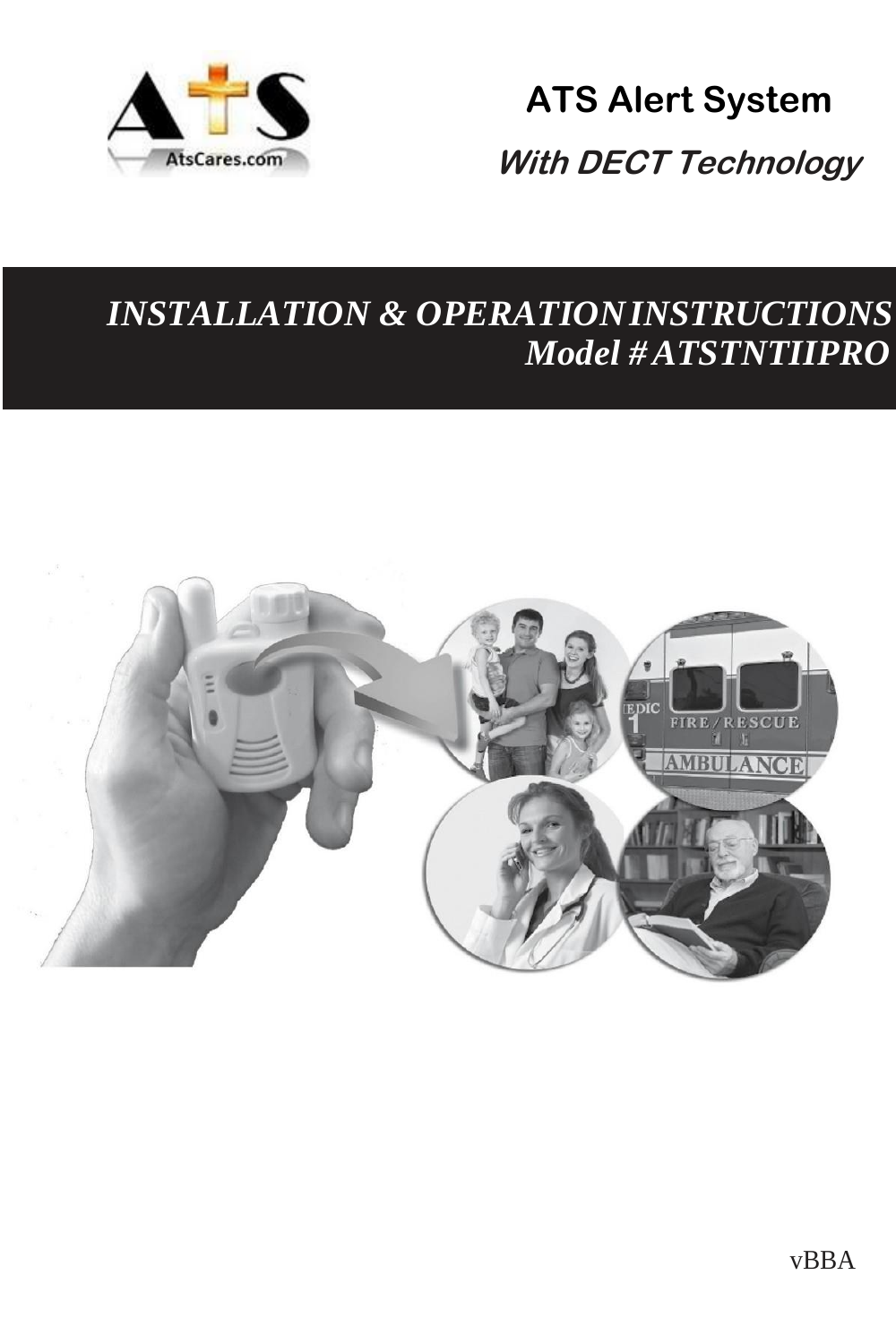### **PLEASE READ THIS MANUAL COMPLETELY AND SAVE IT FOR REFERENCE.**

Thank you for choosing ATS Alert System® – the most unique Personal Emergency Response System in the world, covered by both US and Canadian patents.

ATSAlert System is your personal link to Family, Friends, or Emergency Personnel when needed. ATS Alert System allows you to program up to 4 numbers to be reached at the push of a button.

With ATS Alert System - there are:

No Activation Costs

No Contracts

No Monthly Fees

Up to 4 user programmable contacts to call anytime. You can personalize the system with a flick of a slide switch on the Base unit to:

Call up to 4 custom contacts

Call up to 4 custom contacts & then the 911 emergency operator

Or call just the 911 emergencyoperator.

Because you are speaking through the pendant, ATS Alert System allows you to personally communicate your emergency from anywhere in your home or yard. Emergencies can happen anyplace. With just one button activation, get the help you need when you need it.

Traveling? Whether you are moving across town or going to visit the grandkids acrossthe country - just unplug your ATSAlert System from the phone jack, unplug the power adaptor and throw it in your suitcase. When you get to your destination, simply plug it into the local phone jack and power outlet. No additional programing needed. And if you call 911, they will automatically have the local 'caller ID' of that location.

Voice prompts provide easy set-up and testing.

Base unit comes with 4 rechargeable batteries to provide up to 24 hours of standby power in the event of a power outage.

Need others to share the system in your home? No problem, you can add a total of up to 4 Pendants and EmergencyWallCommunicatorsto one Base unit as you wish.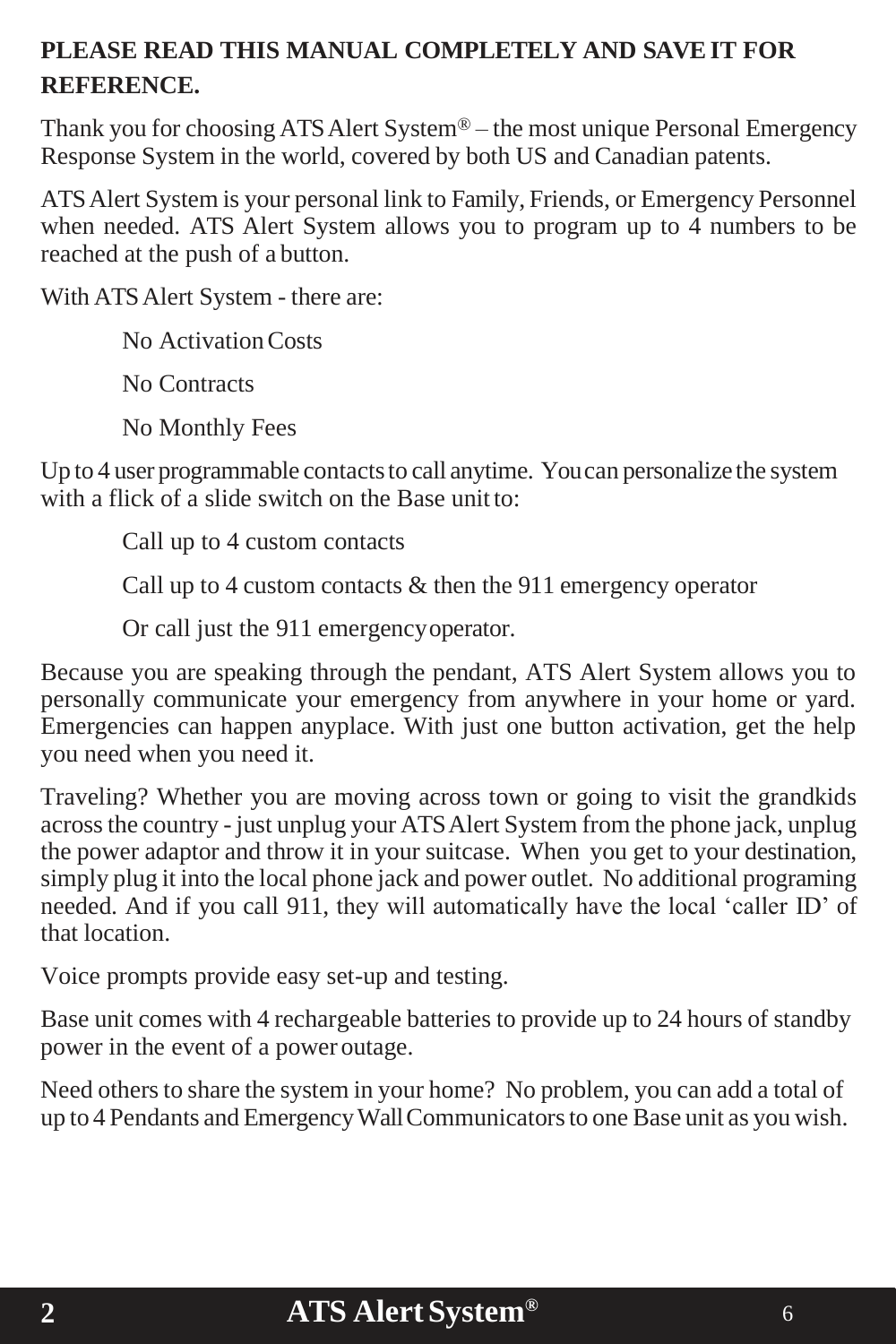## **TABLE OF CONTENTS**

| <b>Connecting the Base Unit</b>                         |  |
|---------------------------------------------------------|--|
|                                                         |  |
|                                                         |  |
|                                                         |  |
|                                                         |  |
| <b>Base Unit Options &amp; Features</b>                 |  |
|                                                         |  |
| <b>Programming the Unit</b>                             |  |
|                                                         |  |
|                                                         |  |
|                                                         |  |
| Adding Additional Pendants to the System17              |  |
| <b>Operating the ATS Alert System</b>                   |  |
|                                                         |  |
|                                                         |  |
|                                                         |  |
| Answering an Incoming Call with the Pendant19           |  |
|                                                         |  |
|                                                         |  |
|                                                         |  |
|                                                         |  |
|                                                         |  |
|                                                         |  |
| <b>Periodic Testing / Maintenance</b>                   |  |
|                                                         |  |
|                                                         |  |
|                                                         |  |
| Disclaimer / General Warnings & Precautions / Safety29  |  |
|                                                         |  |
| Replacement Parts / Additional Accessories Available 34 |  |
|                                                         |  |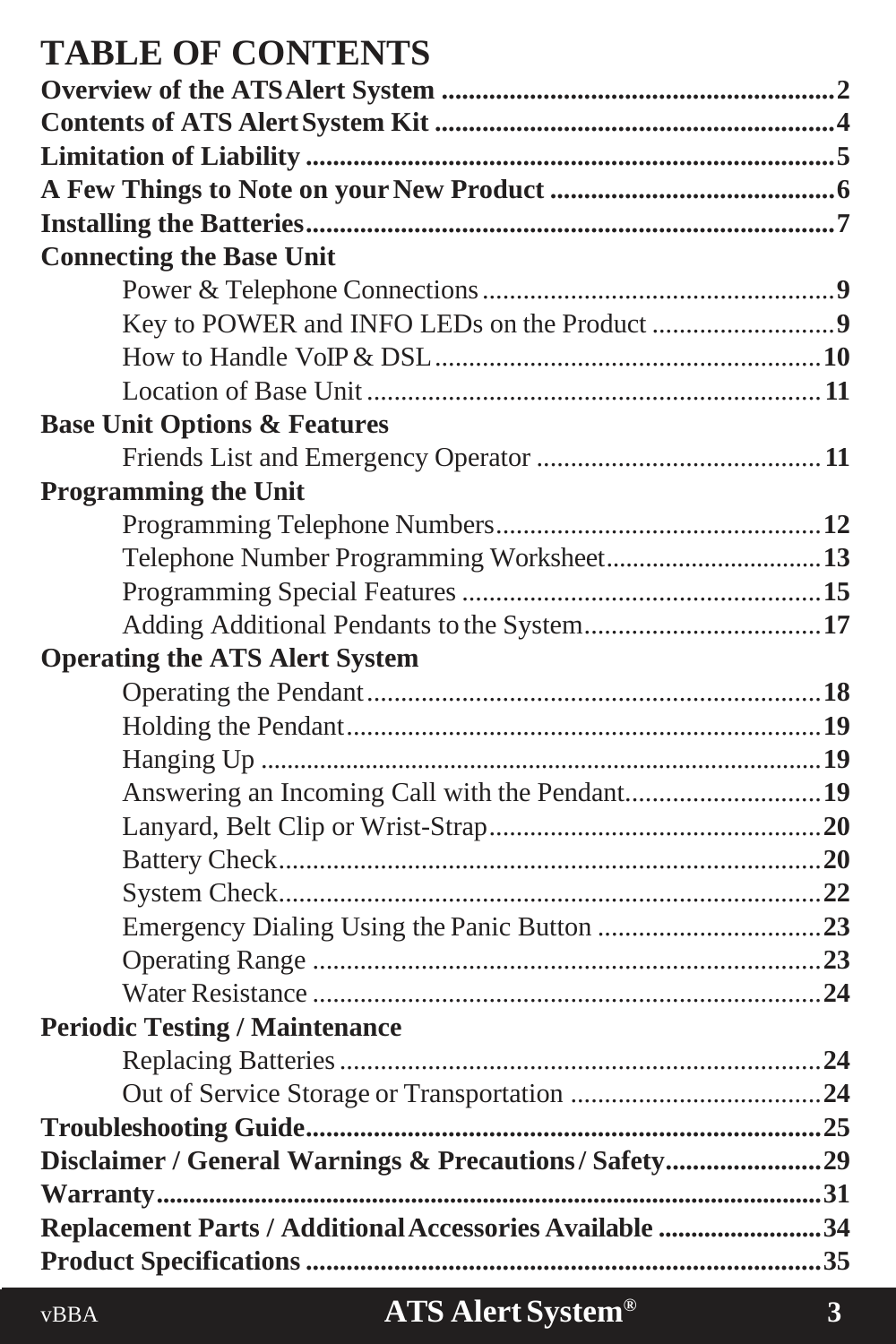## **Contents of the ATS Alert System Kit:**

The items below are included with your ATS Alert System

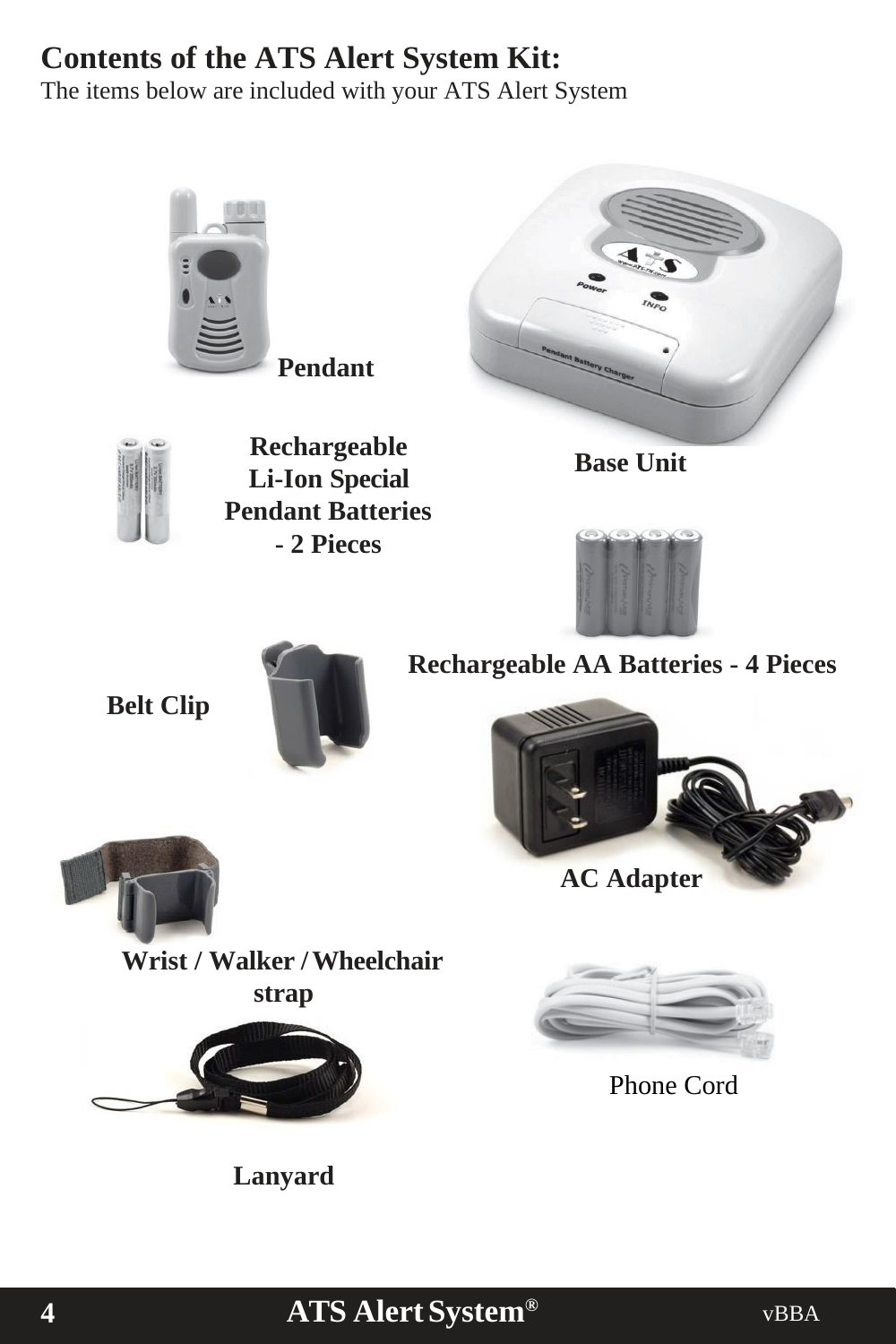## <span id="page-4-0"></span>**Limitation of Liability**

This page is a summary of the Disclaimer and Limited Warranty disclosed in full at the end of this instruction manual. Read them.

### **The purchaser agrees by using this product to the terms and conditions below and in the Disclaimer and Limited Warranty. The purchaser also agrees to read and follow all instructions and warnings on the product and contained within these Installation and Operation Instructions.**

It will be the sole responsibility of the purchaser and any user to assure that the ATS Alert System product is installed and programmed properly, and that the unit is used and maintained correctly. This includes, but is not limited to, periodic use to assure that the ATS Alert System, including batteries, are in proper working order, that the unit is in an appropriate location in the home, that the electrical outlet is supplying power, and that the user has been educated as to the operation and functionality of the product as a whole.

The ATSAlert System equipment is not designed or guaranteed to prevent any loss or injury. This Limited Warranty and Disclaimer of Liability set forth in full at the end of this instruction manual constitutes the terms of sale and use of the ATSAlert System (and accessories) equipment, and if, notwithstanding these terms of sale and use of the product, there should arise any liability on the part of ATS as a result of any cause whatsoever, regardless of whether or not such loss, damage, or personal injury was caused by or contributed to by ATS's negligence to any degree or failure to perform any obligation or strict products liability, such liability will be limited to an amount paid by the Purchaser for the product or \$300, whichever is greater.

Further, ATS has no obligation to assure that calls are made, received, or responded to, nor is ATS responsible for acts, or consequences of the acts, of those responding.

It is up to the persons at the numbers called to respond in an appropriate manner.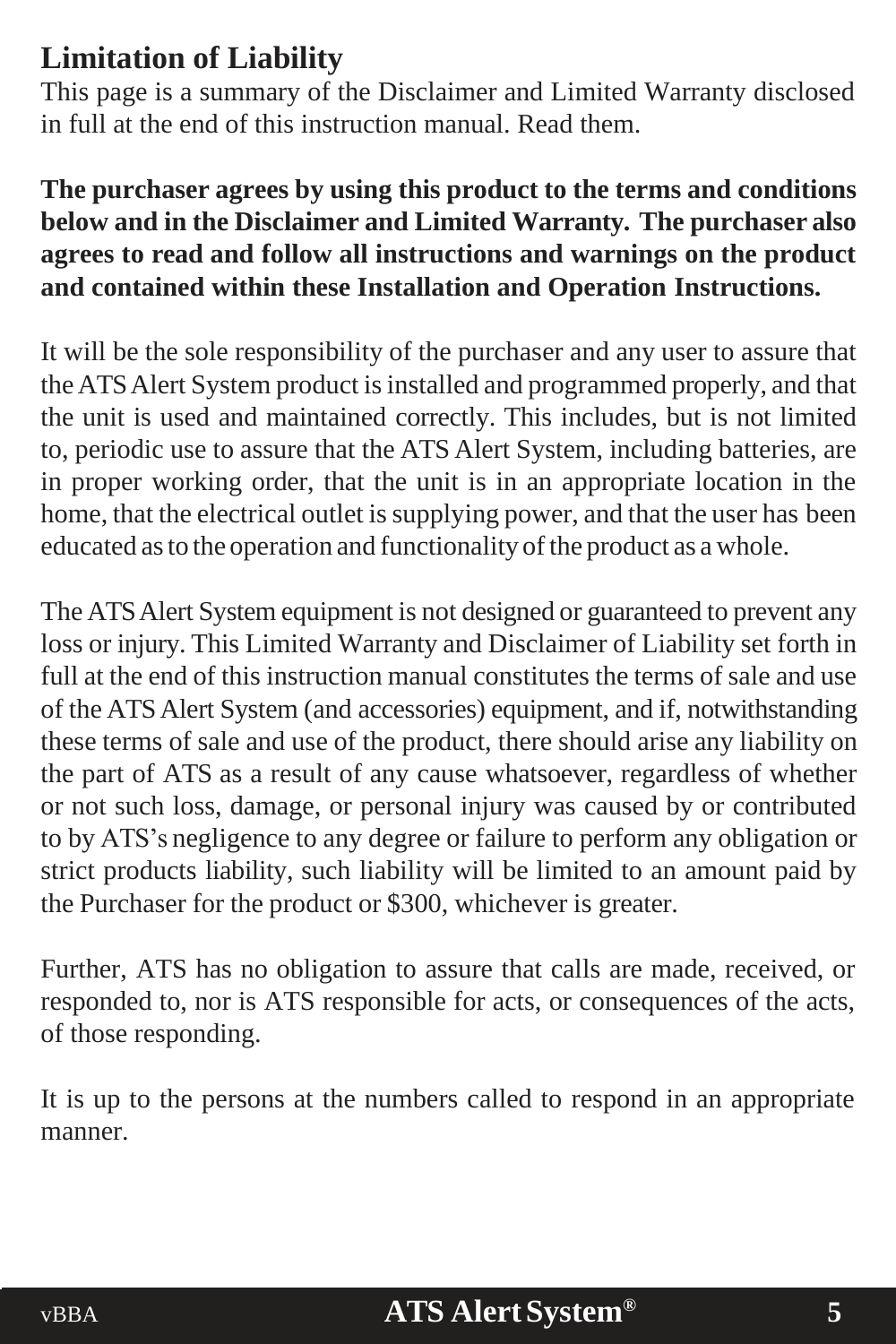## <span id="page-5-0"></span>**A Few Things to Note on your New Product.**

### **Pendant Batteries:**

The Pendant Batteries are shipped form the factory with a partial charge – and will only standby a short period of time. Your unit has 2 pendant batteries, it is recommended to exchange the battery that is in the base charger with the battery in the pendant after the first day of use. This will assure the battery in the pendant is fully charged and will standby for several months before needing to be exchanged/charged again (See page 7 of the instructions for more details).

### **Pendant Water Resistance:**

Please note that although the pendant is water resistant, it is not waterproof. Regular exposure to water, soaps, shampoos and conditioners can damage the water seals over time as well as affect the performance of the speaker, reducing the volume. To prolong the life of your pendant, we recommend laying the pendant just outside of the shower or bathtub but well within reach should an accident happen in the shower or bathtub area.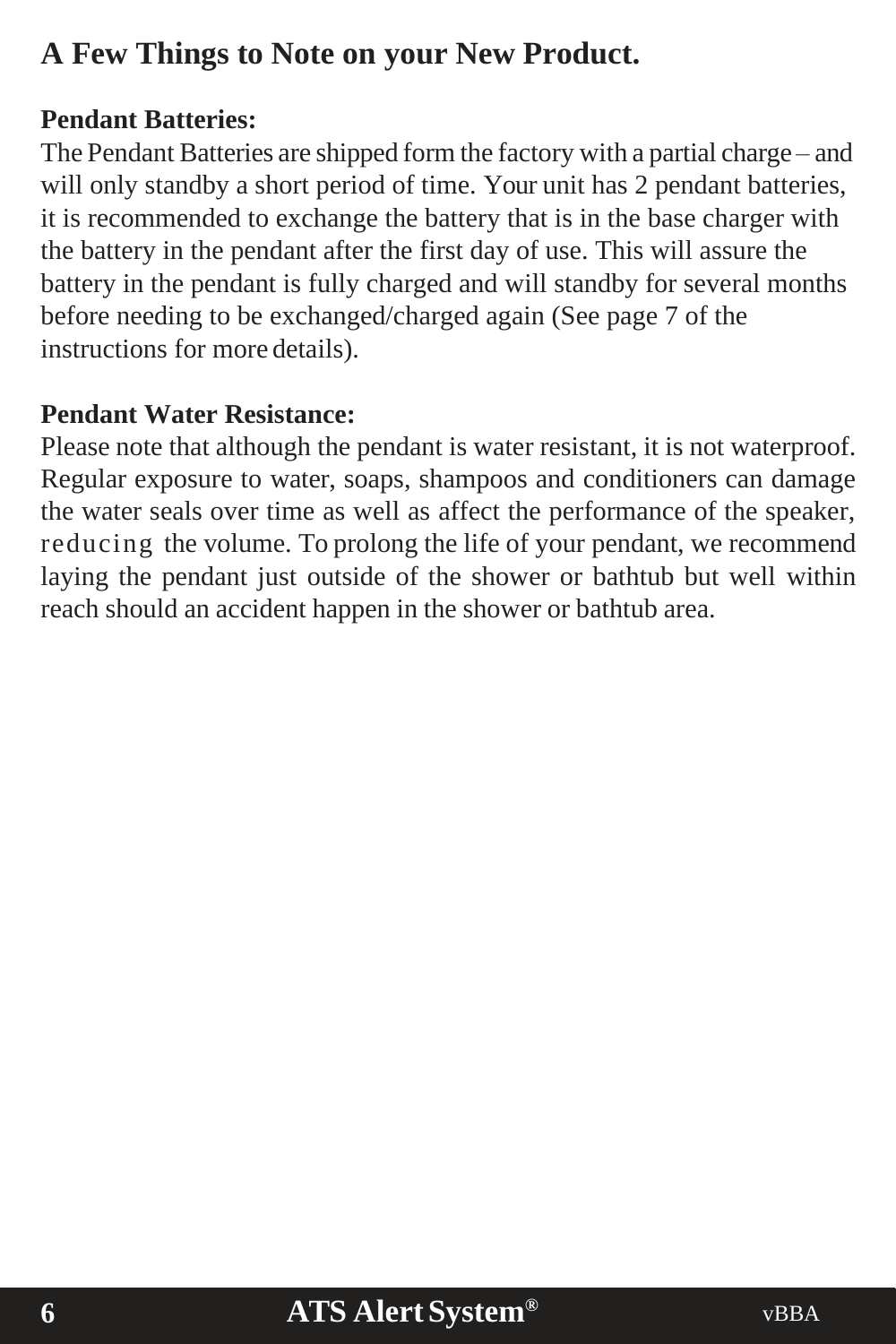## <span id="page-6-0"></span>**Installing the Batteries**

**Pendant - small white batteries**. The Pendant requires one of the white/ Li-Ion (Lithium Ion) batteries at any given time. The pendant should be able to run up to 4 months on a fully charged battery. The second battery is to be charging in the Base unit when not being used in the Pendant. There is no problem of overcharging while in the base charger.

To install the battery - **unscrew the battery cap of the Pendant**. Install the battery with the negative side (flat silver side) up facing the cap. Screw the cap back down snuggly on the Pendant. Do not overtighten.



Youcan check the battery status at any time by simply pushing the gray battery test button on the back of the Pendant for one second.

Place the extra Pendant battery into the front charging area of the Base unit so that it will charge and be ready when it istime to swap the batteries around. The LED on the right side indicates the charging status:

LED OFF - No battery installed in charging port.

LED RED - Battery is charging

LED GREEN - Battery is fully charged.



NOTE: These batteries are special batteries that are not available at your local store. See Specification on page 35 for more details or contact ATS to purchase replacement batteries.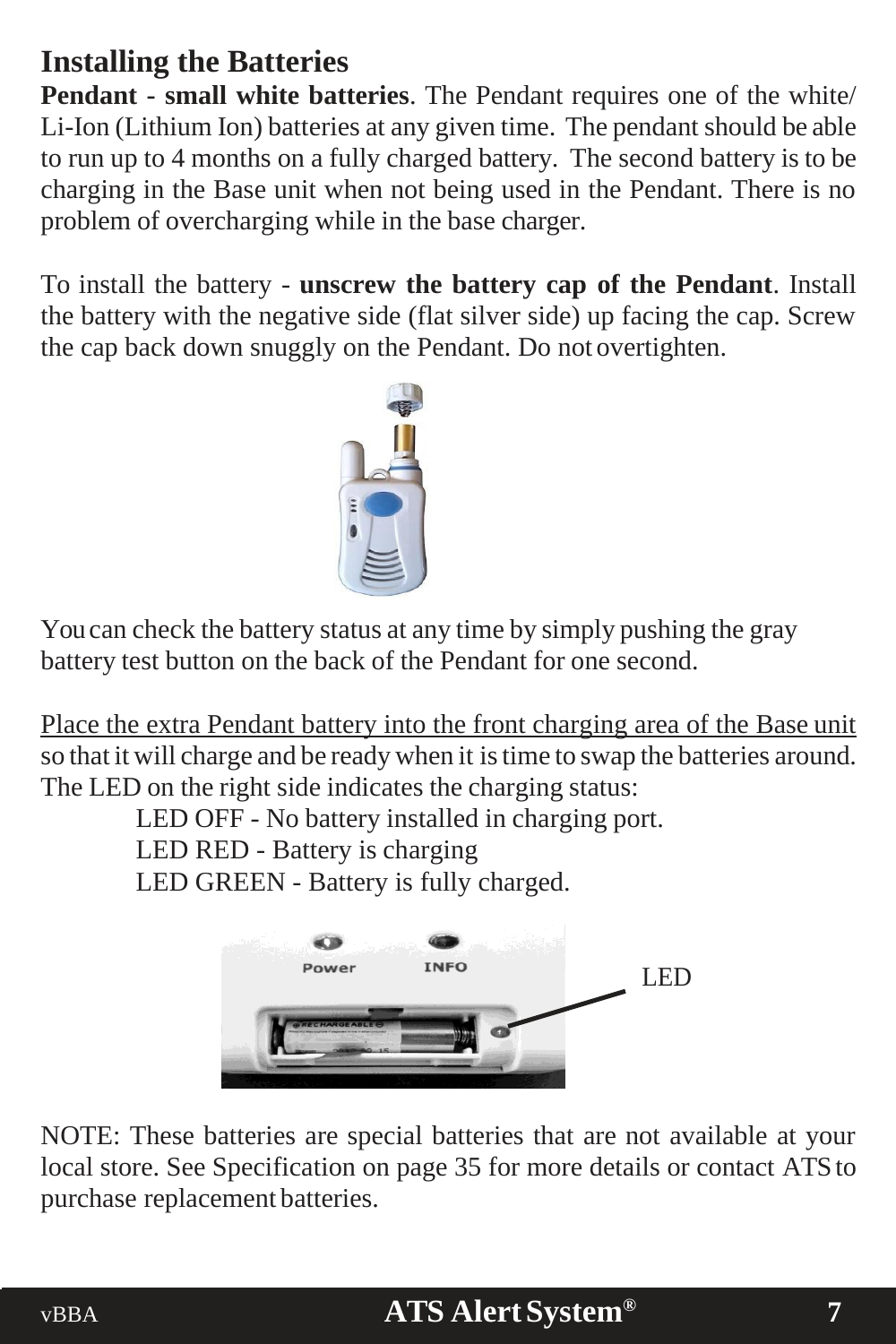**Base - Larger AA Rechargeable Batteries**: The Base unit requires 4 rechargeable NiMH batteries**.** These are to provide you with 24 hours of battery back-up protection in the event of a power failure. They will not be damaged by continually charging in the base unit.

When you first get your unit, these batteries will probably be low, or even fully discharged - and will need to be charged for 24 hours before being able to provide you the 24-hour battery back-upprotection.

Remove the cover on the bottom of the Base unit. Install the 4 batteries as shown in the plastic engraving in the battery compartment area. A few seconds after you install these, you might hear "Running on battery power". When the unit is operating on the backup batteries, it will announce "Running On Battery Power" twice and the



RED Power LED will continue to flash. If power is not restored with in an 8 hour period, the unit will start to announce "Running on Battery Power" once every 30 minutes until power is restored or the backup batteries are depleted. (If you do not hear this announcement, and the Power LED is on solid, that means that you have already plugged in the power adaptor).

NOTE: the voice prompts of "battery is OK" etc. only apply to the pendant battery - not to the status of the base unit's batteries. It is recommended that you replace the base unit batteries with a new set of similar batteries every 2 years.

### **Master ON/OFF switch:**

ATS Alert System has a Master ON/OFF switch on the bottom of the base unit – just left of the rechargeable batteries for the base unit. This switch controls all power – back up batteries and power from the AC adapter. This switch should be always ON while the unit is in use. This switch should only be turned OFF if the ATS Alert System unit is taken out of service – during transportation or no longerneeded.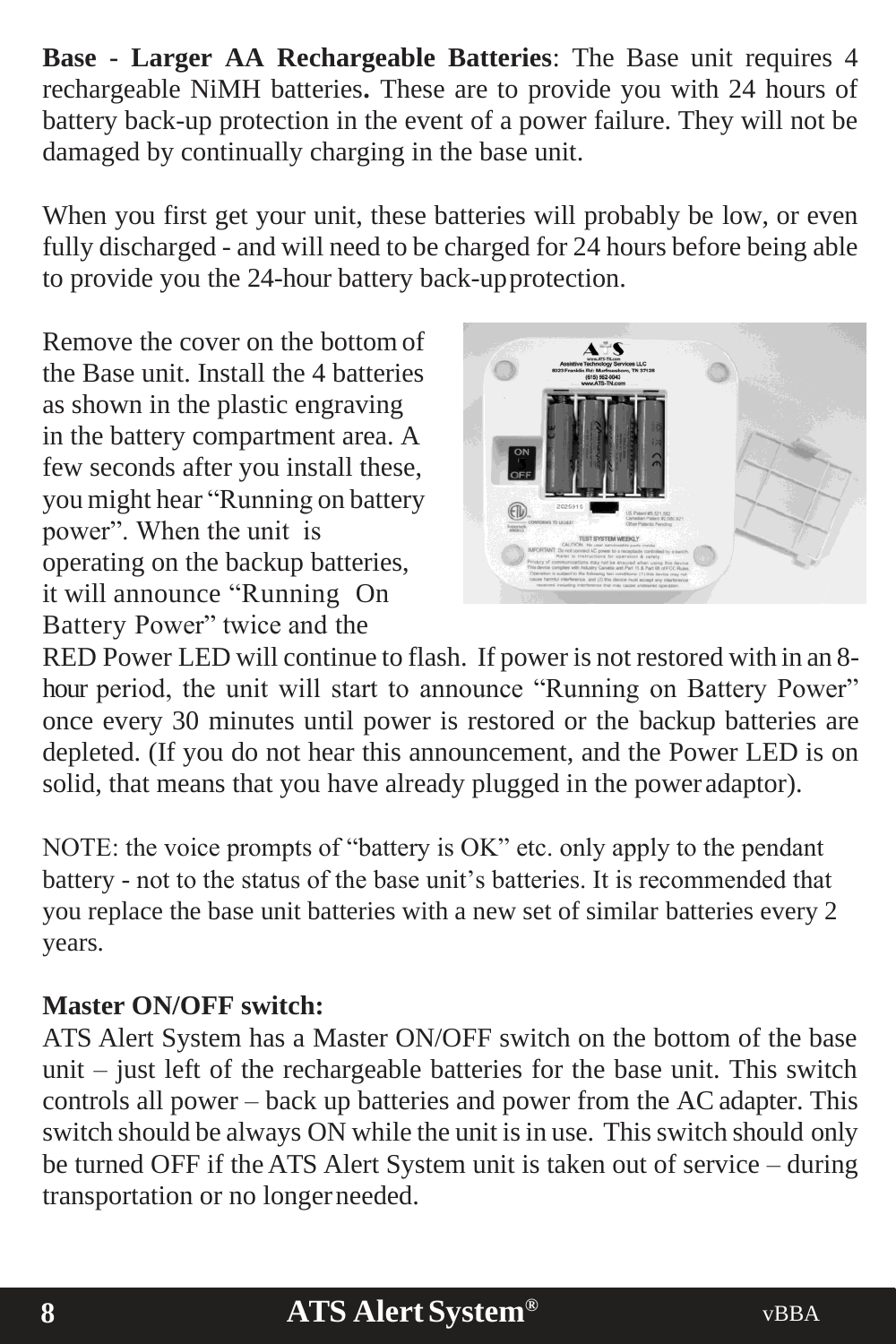## <span id="page-8-0"></span>**Connecting the Base Unit**



**Power Connection.** Simply plug the AC Adapter into the nearest electrical outlet. Plug the other end of the AC power adapter into the Base unit. You need to push the plug into the opening in the Base unit and twist 90' clockwise to lock in place. To remove in the future, simply rotate 90' counter-clockwise and pull outward.

**Caution: Do not plug the AC Adapter into an outlet which is controlled by a switch. The switch could accidentally be turned off, thus rendering the Base unit inoperable after approximately 24 hours when the backup batteries becomedischarged.**

**Telephone Connection.** No special phone line or special service is required to use your ATSAlert System. It works the same way as any cordless phone. (**Touch Tone service is required)**. Simply plug one end of the telephone cord into your telephone jack in the wall, and the other end into either one of the telephone jacks at the back of the Base unit. Note - you will feel a 'click' when the jacks are firmly seated in the wall and the Base unit jack receptacles.

If you need to plug a conventional telephone into same outlet used by the ATS Alert System, simply plug the telephone into the spare jack at the back of the Base unit.

### **Key to POWER, INFO, and CHARGER LED Lights on Product:**

BASE RED LED functions:

| Off:   | No AC power/No Back-up Battery Power |
|--------|--------------------------------------|
| Solid: | AC power                             |
|        | Flashing: Running on Battery Back-up |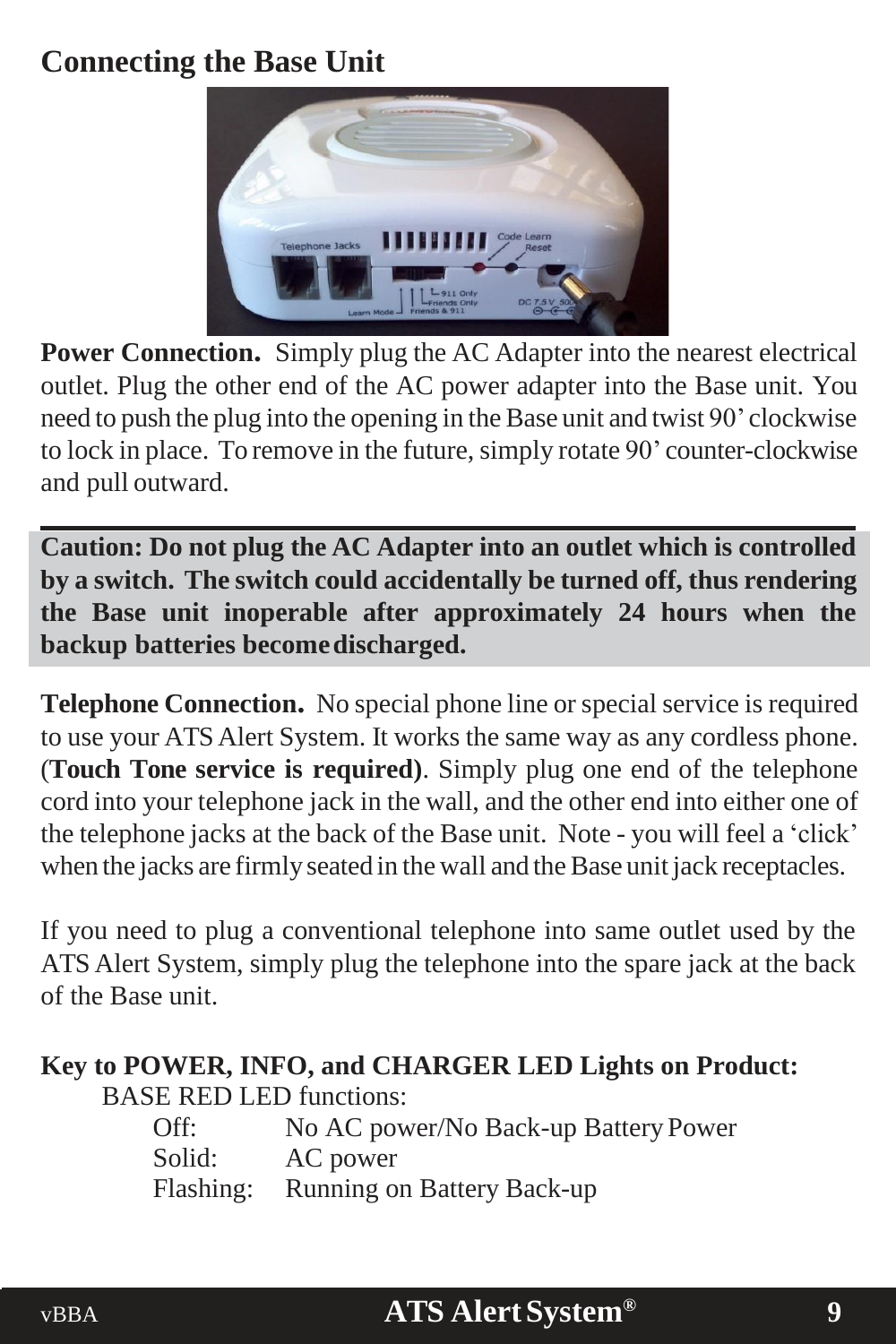BASE GREEN LED functions: Off: Standby Solid: Dialing/Talking or Learn Mode Flashing: Pendant Learning or Low Pendant battery PENDANT LED (single RED LED)Functions: Off: Standby Solid: Dialing or Talking Flashing: Pendant Learning PENDANT BATTERY CHARGER LED functions: Off: Battery is not detected in charger Red: Battery is charging Green: Battery is fully charged EMERGENCY WALL COMMUNICATOR LED functions (Note - this is an optional accessory): Off: Standby. Solid: Dialing or Talking Flashing: Pendant Learning

### <span id="page-9-0"></span>**How to Handle VoIP & DSL**

**If Your Phone System is VoIP:** Voice-over-Internet Protocol (VoIP) is a telephone service that sends your call over the Internet instead of through the regular telephone system. ATS Alert System will work well on most VoIP systems.

It is important (if you haven't already done so) that you register your physical address with your VoIP provider and check to ensure that 911 service is available to you.

If you are unsure if your phone systemuses VoIP,or to find if your VoIPsystem can call 911, please contact your telephone service provider.

To install ATSAlert System, simply plug the product into the telephone jack (or adaptor jack) that you would normally plug a regular telephone into. Note, if you have both a working traditional phone line AND a VoIP phone system, we recommend connecting the ATS Alert System to the traditional phone line.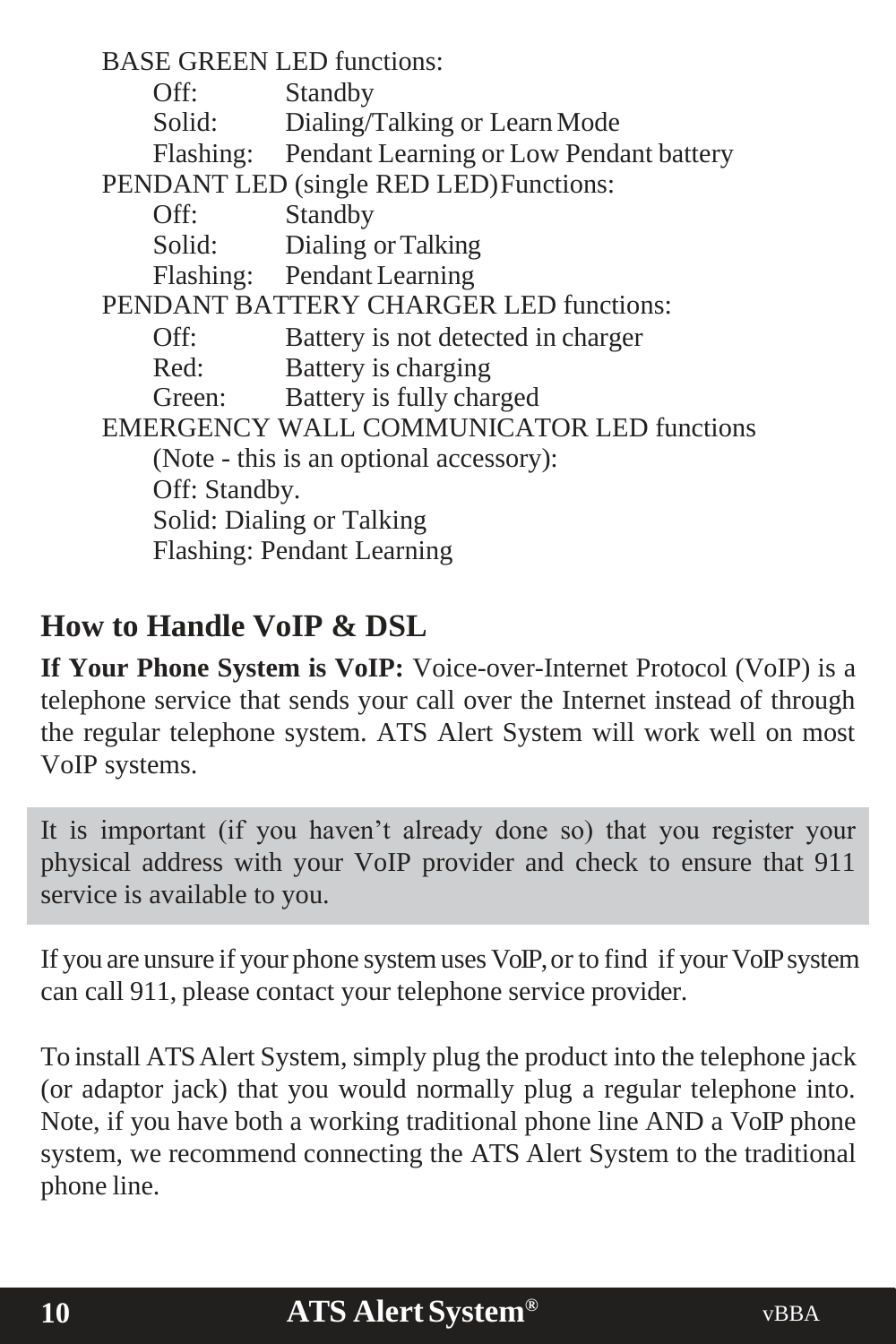**How to Handle DSL:** If your home has DSL service for your computer, you will need to use a DSL filter in line with the ATS Alert System OR IT WILL NOT WORK. This filter can be obtained from a local electronics supplier or your DSL service provider. See illustration to theright.



### **Locating the Base Unit:** For best results and longest range, locate the Base unit in an area

away from household appliances which could present electrical interference. These include microwave ovens, refrigerators, televisions, electric mixers or blenders, hair dryers, Wi-Fi routers or other cordless phones. Do not place on a metal surface.

If more than one ATS Alert System is to be used in one home, it is recommended that the Base units be located at least 10' apart.

## **Base Unit Options and Features:**

The ATS Alert System can work right out of the box with no programming. To avoid programming any telephone numbers, simply slide the slide switch at the back of the Base unit to the "**911 Only**" mode. Then, when you push the blue button on the Pendant - you will be immediately connected to 911 emergency services. **Note: If no Friend's list phone numbers are entered or a mistake was made while programming the ATSAlert System, it will automatically default to 911 for each of the 3 slide switch settings.**

If you choose not to program any Friends numbers, simply skip these next steps on Programming Telephone Numbers and jump to page 15.



### <span id="page-10-0"></span>**Friend's List and Emergency Operator.**

In addition to being able to call 911, you can also program up to 4 telephone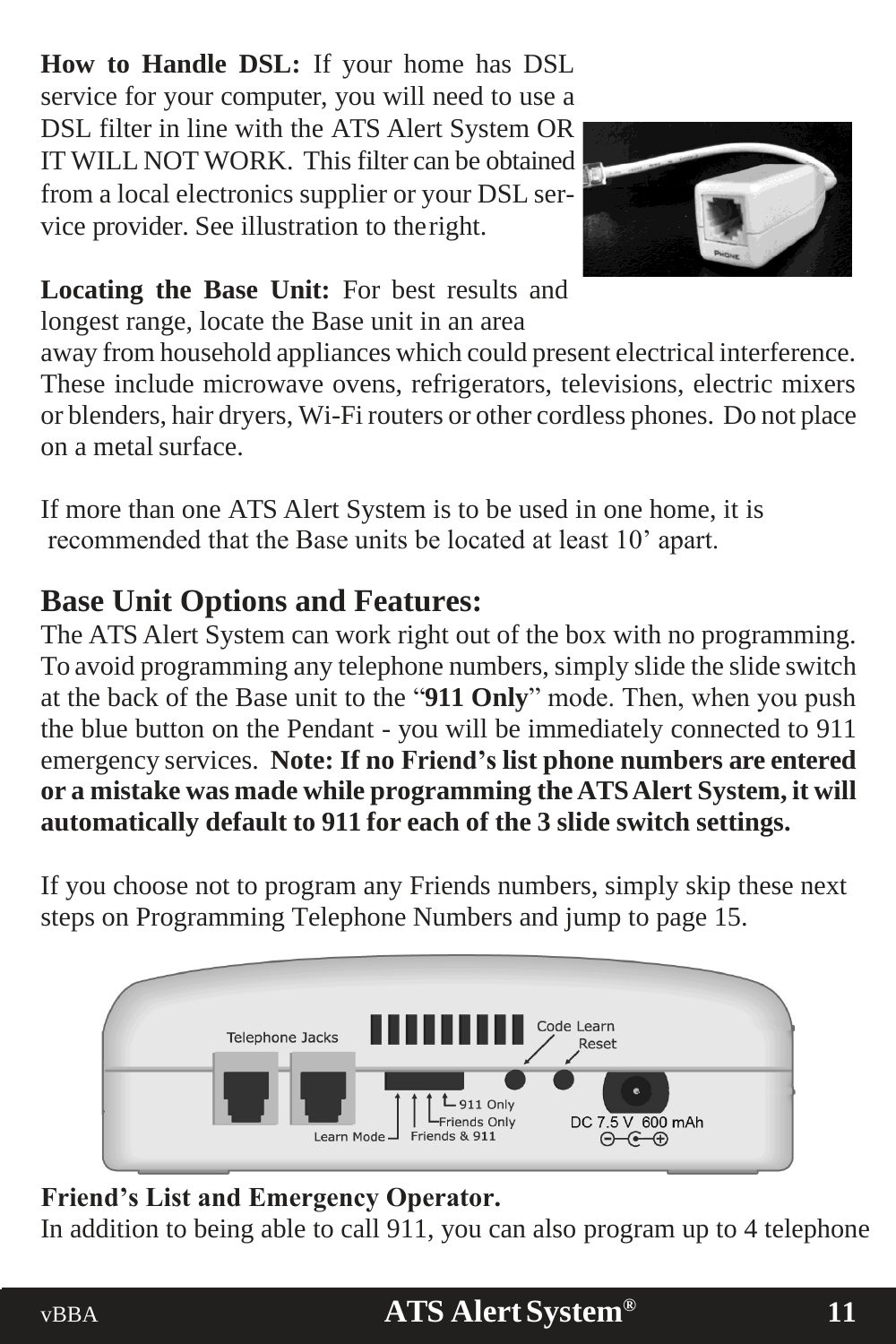numbers of your choosing. You need not program all 4 - just one if you like. Typically, you might have it programmed for 2 numbers - to call your neighbor and if they are not available, to call a family member. Even if you do program a number or more into the Base unit - you can still at any time choose to call "**911 Only**" by just sliding the switch at the back of the Base unit. Your numbers remain in memory and will be ready for use when you slide the slide switch back to one of the "**Friends**" position. Note:

Disconnecting power or changing batteries does not erase the numbers.

**How does the Base unit know when to go to the next number?** The base unit will dial the first number in the "**Friends**" list. About 10 seconds into the conversation, the Base unit will interrupt the call and announce "*This is an emergency call. If you want to continue this call - Press 5 now. Otherwise, we will hang up and call the next contact or emergency operator*". At this point - the person that is being called must press the "5" key on their telephone if they want to continue the call. If they do not press "5", then the Base unit will assume they do not want to talk, or that it may be an answering machine or a child - at which point it hangs up and goes on to the next number. It is important to instruct the people you have programmed into your "**Friends**" list to press "5" when they get this call, and when they hear this message. NOTE: the "Press 5" message is NOT played anytime the ATSAlert System unit is calling 911.

## **Programming the Base Unit**

### <span id="page-11-0"></span>**Programming Telephone Numbers:**

If you choose to only contact 911 - and not a custom telephone number - skip these next steps (and go to page 15) - and make sure your slide switch on the back of the Base unit is set to "**911 only**".

NOTES:

- As you program the system using your telephone, you will hear the base unit speak each number as it is pushed.
- Dial slowly and listen for each number to be announced. If you didnot hear the announcement - the number was not recorded.
- The ATS Alert System can learn telephone numbers up to 32 digits long, and you do not have to program all 4numbers.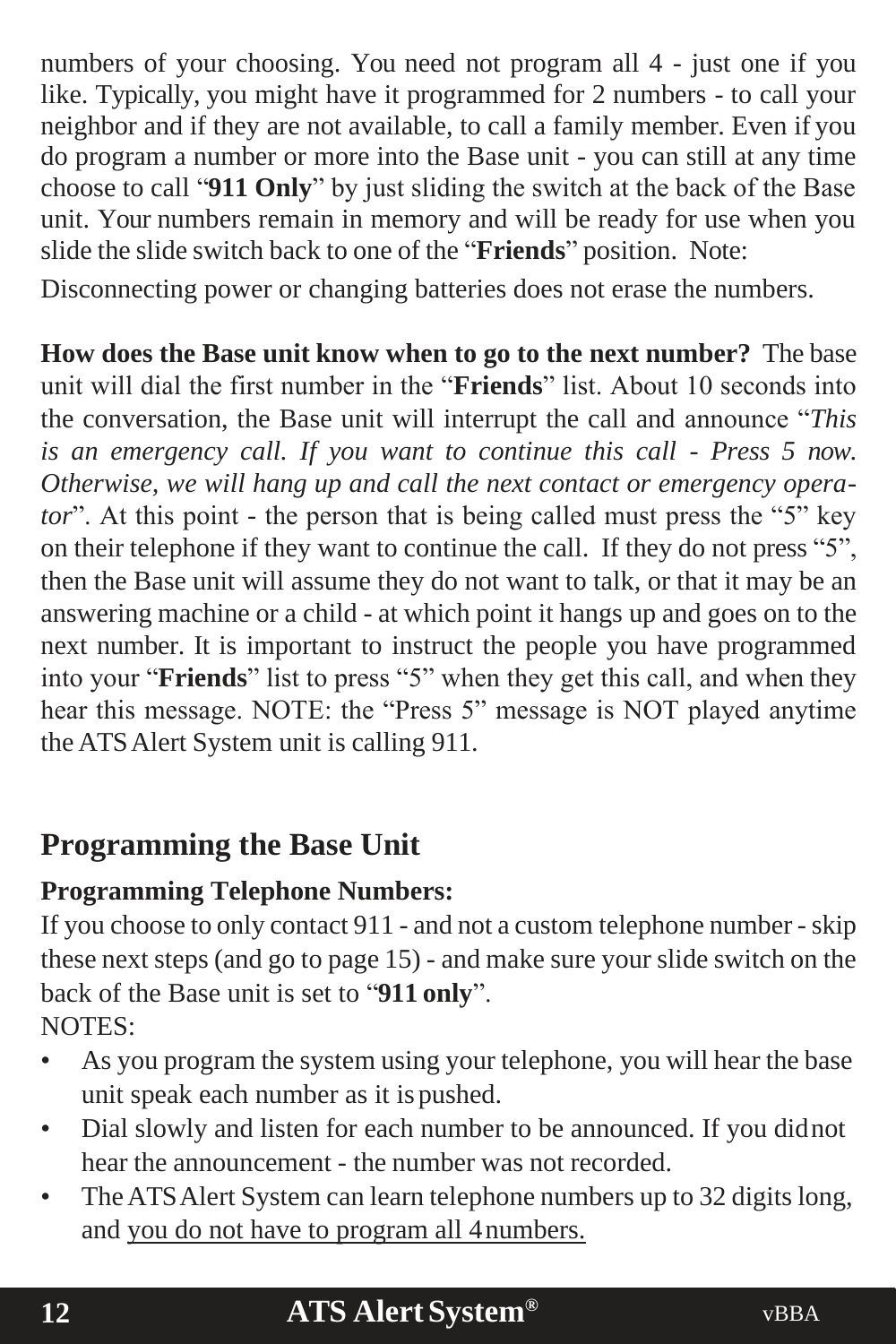- Need to add a pause in your number sequence ..... simply insert a "\*" wherever you need a 1 second pause. Insert " $**$ " if you need a 2 second pause.
- Remember to program a **1** before anylong-distance numbers.
- Remember to program any **AREACODE** numbers if needed.
- Rememberto programany**PREFIX NUMBERS** (like 9 to get an outside line) if needed.
- *If a new number is programmed into the system, all old numbers will be erased.*

Step 1: Write out the numbers - use the worksheet on page 14. Below we will refer to Number 1 as the first number. Number 2 as the second number etc. Include area-codes and a 1 or 9 if they are needed for dialing.

Step 2: Establish a phone connection with a friend or family member - or with your cell phone. This is done as follows. From your home phone (on the same line as the ATS Alert System is hooked-up to) call your cell phone (or a friend or neighbor if you do not have a cellphone). Answer the phone (or wait until your neighbor answers the phone and tell them just to wait a minute while you program yoursystem).

Note: If you do not do this step, then as you begin to program the unit with yourtelephone - the phone company will think you are trying to dial an outline number and will try to complete the call. By having the phone line already in use with your cell phone or friend or family member - you are now ready to program the ATSAlert System.

Step 3: With the phone connection established in Step 2, slide the programming switch at the back of the Base unit to "**Learn Mode**". You will hear an audible announcement of this position.

### <span id="page-12-0"></span>Step 4: **Telephone Number Programming Worksheet:**

Note: You will be using your telephone keypad on an open telephone line to program the emergency call telephone numbers. The base will speak each number that is pushed on the telephone'skeypad.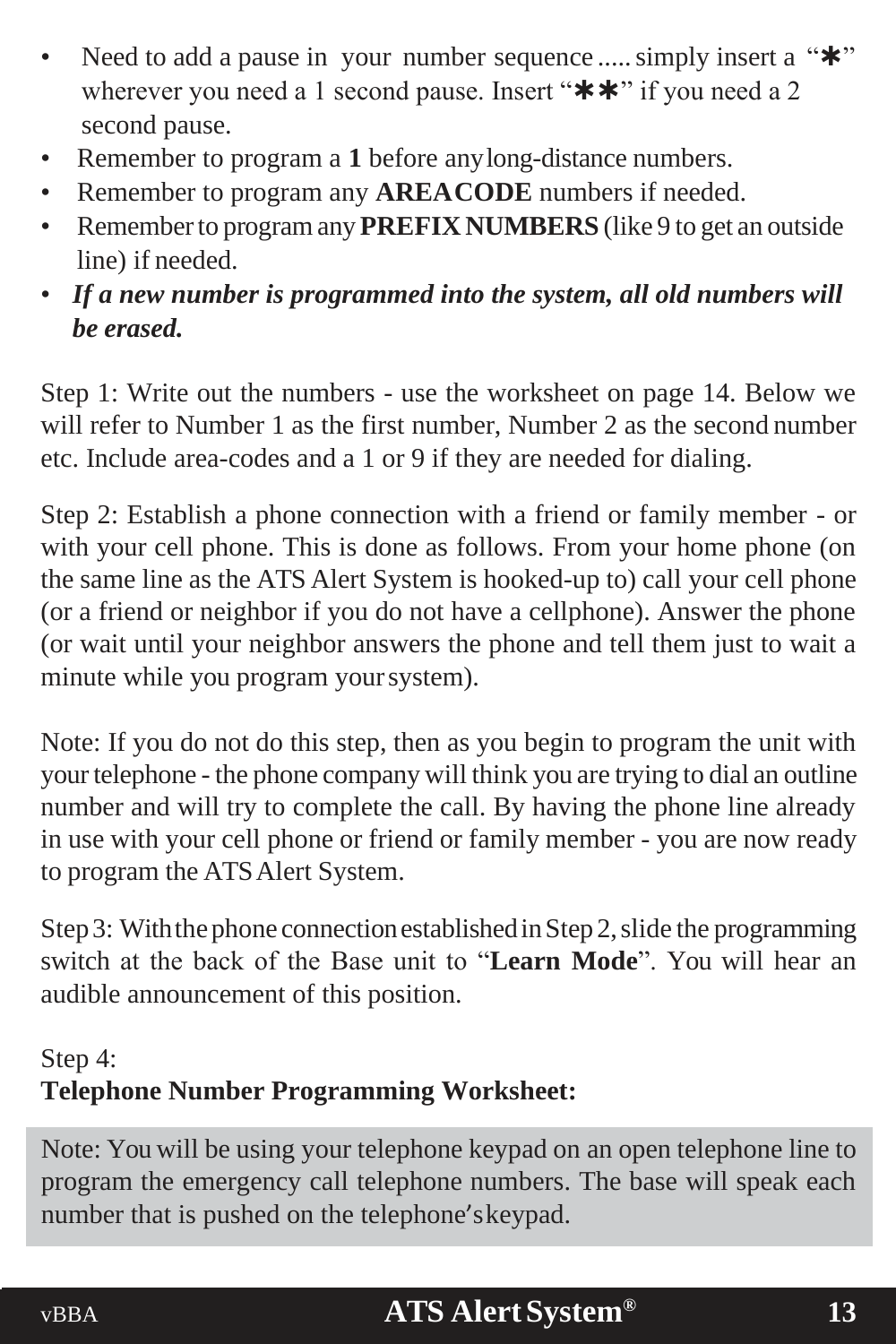### *Dial Slowly – listen for each number to be announced, if you did not hear the voice announcement – the number was not recorded.*

**After sliding the switch to LEARN MODE - you must enter the programming password "1 2 3 4 #" before the unit will enter the programming mode.**

- 1. Call a friend or family member on yourtelephone.
- 2. Slide switch to LEARN MODE [voice prompt Learn Mode]
- 3. Enter: "**1 2 3 4 #**" [voice prompt one, two, three, four, "**#**" Enter 1st phone number followed by # ]
- 4. (Enter the 1st phone number then"**#**")

**#**

[voice prompt–numbers as you enter them then "Enter 2nd phone number" followed by #]

Press # again to skip remaining numbers, or

5. ( Enter the 2nd phone number then "**#**")

**#**

[voice prompt – numbers as you enter them then "Enter 3rd phone number" followed by #]

Press # again to skip remaining numbers, or

6. (Enter the 3rd phone number then"**#**")

**#**

[voice prompt – numbers as you enter them then "Enter 4th phone number" followed by #]

Press # again to skip remaining 4th number, or

7. (Enter the 4th phone number then"**#**")

**#**

[voice prompt – numbers as you enter them]

8. [voice prompt – "End of programming"]

9. Slide switch back to Friends & 911, Friends Only or 911 Only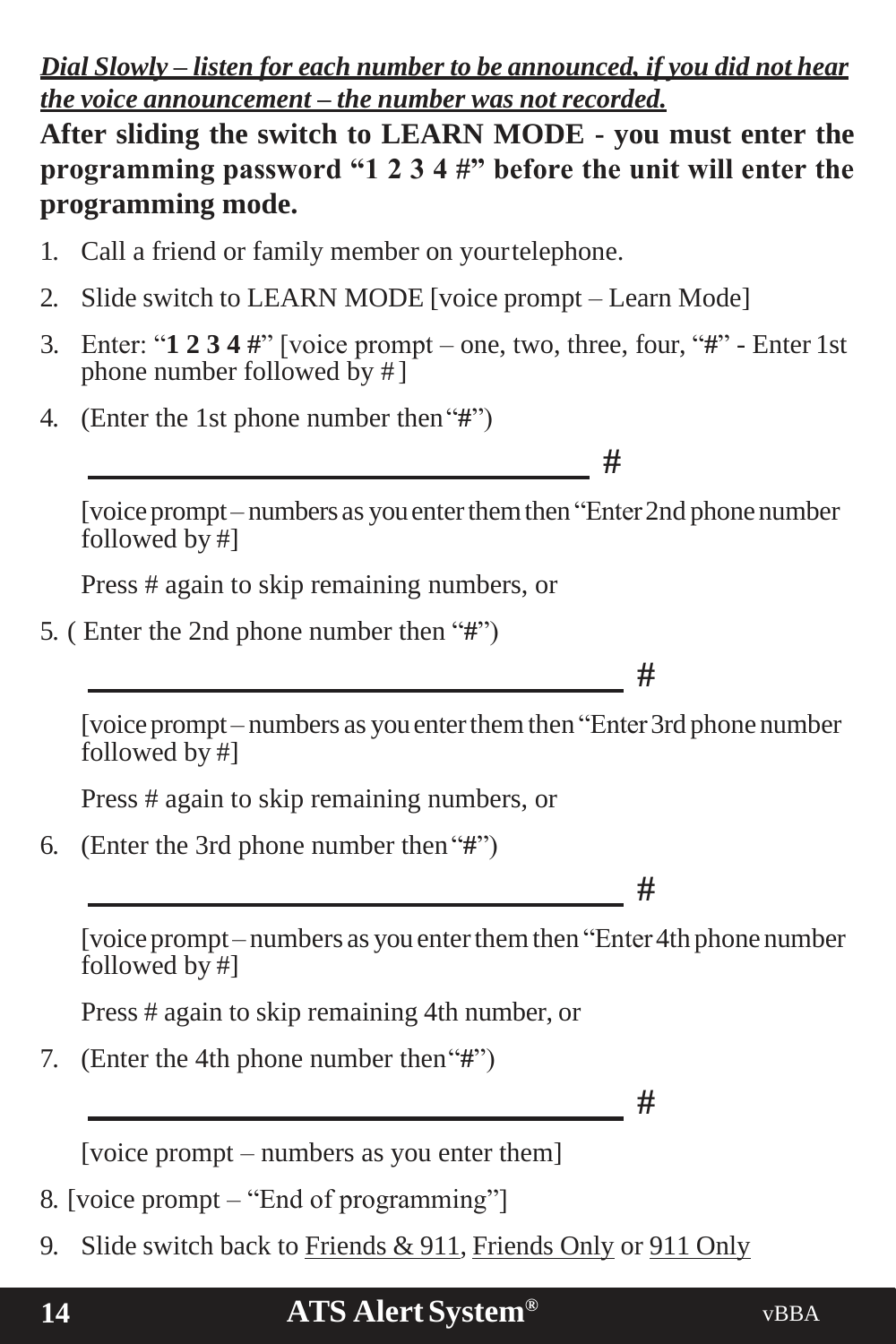## <span id="page-14-0"></span>**Programming Special Features**

There are a few features you can program into the System. A typical user will not need these features - and may skip to the next page. If you choose to change any of these features- use the same programming set-up as before - i.e. first establish a phone connection with another phone such as. your cell phone. Then slide the switch on the back of the Base to "Learn Mode" - then use these directions for any option you choose to change:

**Option #1 – Dial 9 Before Number** (important if your phone system requires a 9 before getting an outside line - particularly when it calls 911)

- 1. Enter **1234\*\*** [Voice prompt OptionMode]
- 2. Enter  $-1$  [Voice prompt Dial 9 before number, 1 for YES 3 for NO
- **3.** Enter either **1** or **3**

[Voice prompt 1 – YES]

or [Voice prompt 3 – NO] – FACTORY SETTING

- 4. Enter **#** (to exit programming mode) Voice prompt Programming complete]
- 5. Slide Programming Switch to "Friend, 911 Friends Only 911Only"

**Option #3 - Dial \*82** When this option is set, the unit will dial \*82 before dialing any number stored in memory. This option is used to UNBLOCK and send the caller id information before the Friends or Emergency number is dialed.

- 1. Enter **1234\*\*** [Voice prompt OptionMode]
- 2. Enter **3** [Voice prompt Dial \*82 before number, 1 for YES 3 for  $N()$
- **3.** Enter either **1** or **3**

[Voice prompt 1 – YES]

or [Voice prompt 3 – NO] – FACTORY SETTING

- 4. Enter **#** (to exit programming mode) Voice prompt Programming complete]
- 5. Slide Programming Switch to "Friend, 911 Friends Only 911Only"

**Option #4 – DEMO/Tradeshow Mode** – THIS MODE IS FOR DEMO MODE ONLY FOR SALESPERSONS. This feature is used to DEMO the unit without having access to a telephone line. We use this feature with a Viking DLE-200 test box. NEVER LEAVE THE UNIT IN THIS MODE FOR NORMAL OPERATION.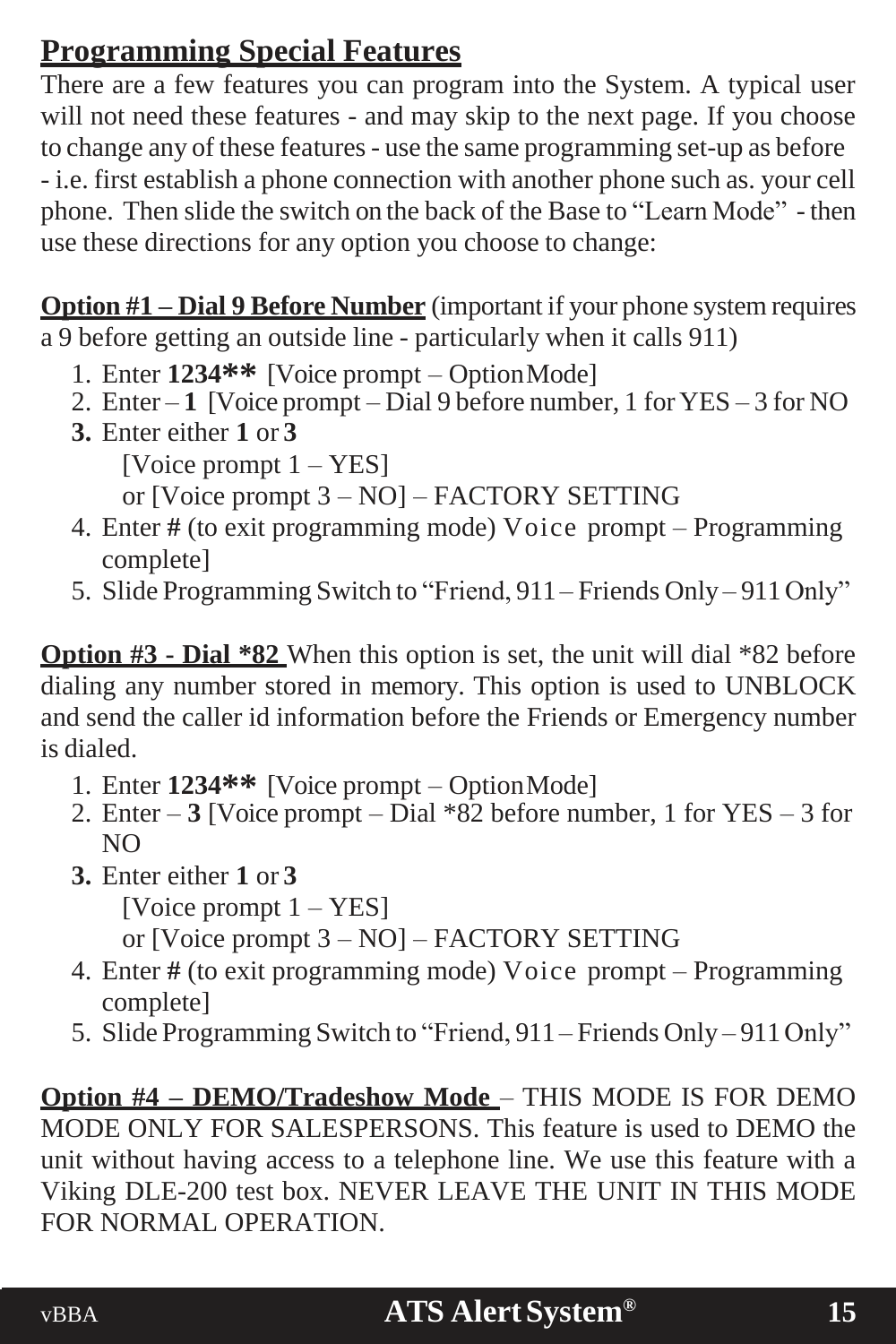- 1. Enter **1234\*\*** [Voice prompt – Option Mode]
- 2 Enter 4 [Voice prompt DEMO Tradeshow Mode], 1 for YES
	- 3 for NO– FACTORY SETTING
- 3. Enter either 1 or 3 [Voice prompt 1 – YES] [Voice prompt 3 – NO]
- 4. Enter "**#**" (to exit programming mode) [Voice prompt – Programmingcomplete]
- 5. Slide Programming Switch to "Friend, 911 Friends Only 911 Only"

[Voice prompt – "Emergency Call Mode"]

### **Option #5– Delete - "This is an Emergency, Press 5" message** (*This option is only for special cases. We do not recommend that you change this option without careful thought.*)

- 1. Enter **1234\*\*** [Voice prompt OptionMode]
- 2. Enter 5 [Voice prompt Play message, this is an emergency, press 5 message, 1 for YES – 3 for NO]
- **3.** Enter either **1** or **3** [Voice prompt 1 – YES] – FACTORY SETTING or, [Voice prompt 3 – NO]
- 4. Enter # (to exit programming mode) [Voice prompt Programming complete]
- 5. Slide Programming Switch to "Friend, 911 Friends Only 911Only"

**Option #9 – Reset To Factory Settings** (This option will ERASE all programmed friend numbers and reset all options.)

- 1. Enter **1234\*\*** [Voice prompt OptionMode]
- 2. Enter–9 [Voiceprompt–Resettofactorysettings,1forYES–3 forNO
- **3.** Enter either **1** or **3**

[Voice prompt 1 – YES] or [Voice prompt 2 – NO]

4. Enter # (to exit programmingmode) [Voice prompt – Programming complete]

5. Slide Programming Switch to "Friend, 911 – Friends Only – 911 Only" Note: phone numbers are erased so regardless of the switch setting, the unit will call 911 if the emergency button is pushed.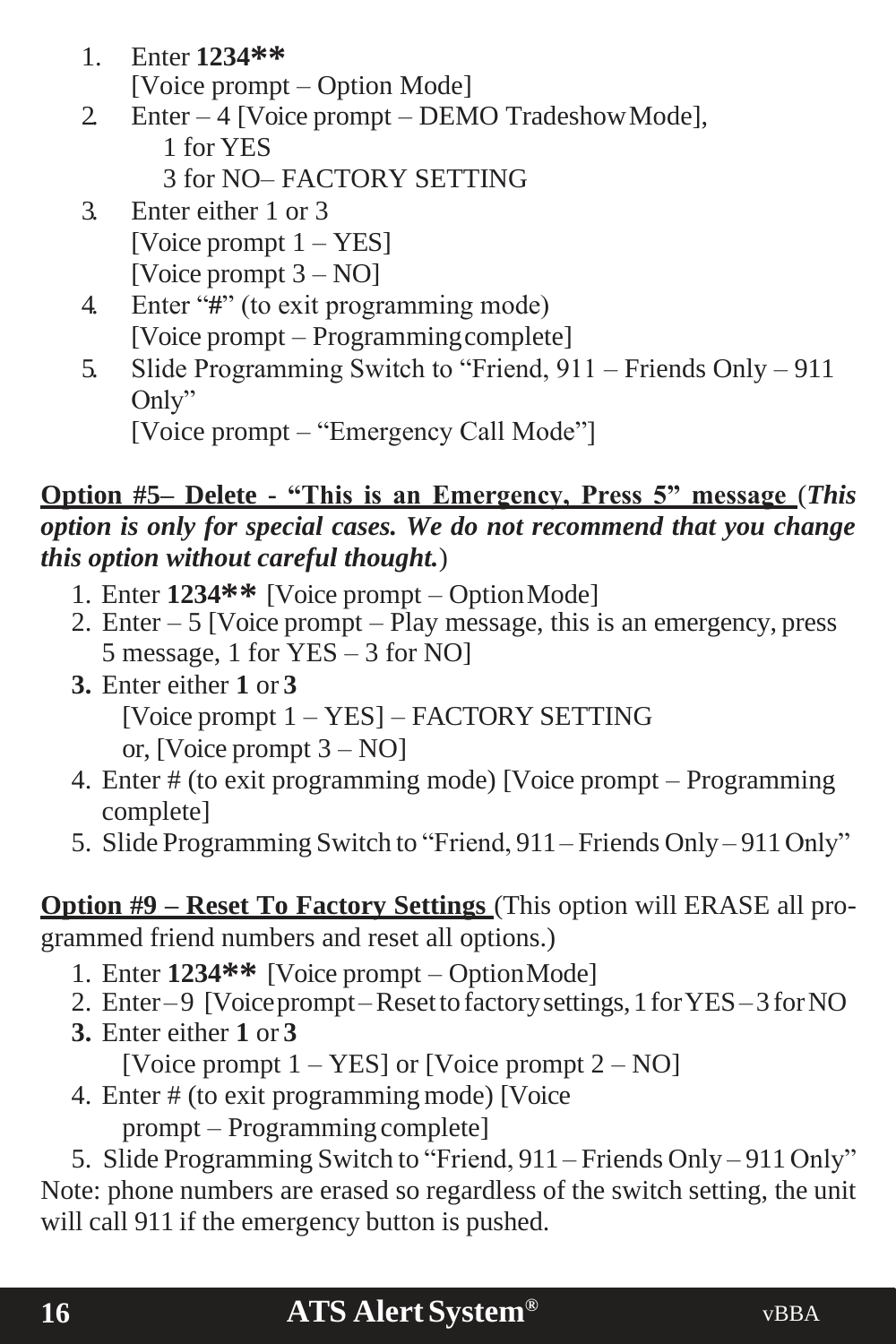**Changing 3-Digit Emergency Contact Number**. (This is primarily used when a person is living in another country other than North America where the emergency number is different than 911).

- 1. Enter**1234\*#\*#**[Voiceprompt–EnterNew3DigitEmergencynumber]
- 2. Enter **XXX** (new emergencynumber) [Voice prompt – Programming complete]
- 3. Slide Programming Switch to "Friend, 911– Friends Only 911Only"

## **DO NOT program 911 as a "Friends" Number – use the programming switch to select Friends + 911 or 911 only.**

### <span id="page-16-0"></span>**Adding Additional Pendants to the System.**

ATS Alert System comes with one Pendant. If you want to add additional pendants to your system - follow the directions here. If not, skip this section.

The Pendant's unique ID code should already be learned into the Base unit when it came from the factory. You can add a total of 4 Pendants or Emergency Wall Communicators (see available accessories on page 34) to the system by simply learning each pendant's ID code to the Base unit.

To program a new Pendant to the Base unit:

On the Base Unit:

- 1. Push and release the RED Code Learn button on the back of the base unit. You will hear a voice prompt "Pendant Learning"
- On the Pendant:
- 2. PUSH the Blue Panic button on the front and the Gray Test button on the back at the SAME TIME and HOLD both buttons until you hear "Pendant Learning" from the pendant - then release both buttons on the pendant.
	- If "Base and Pendant out of Range" or "Pendant Learning Failed" is heard from the pendant, stop - wait 30 seconds and start at step #1 again. (Note: For the Emergency Wall Communicator, push and hold the Red "Help" and gray test button).
- 3. When Pendant learning has been successful you will hear "Pendant Code Learned" from the pendant and base, and then the base will announce the call setting of – Friends 911 Mode, Friends Only or 911 Only.
	- If "Base and Pendant out of Range" or "Pendant Learning Failed" is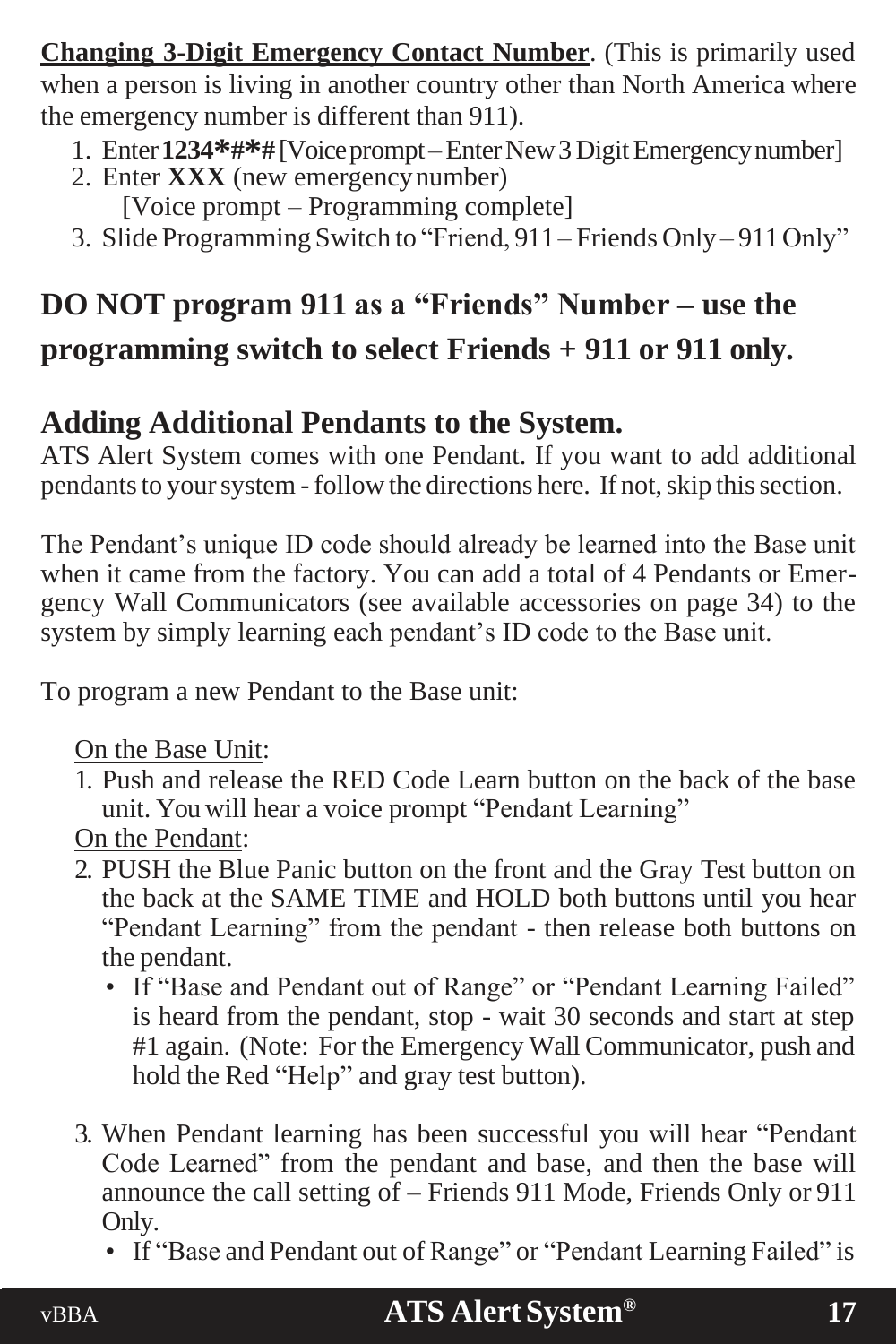heard from the Base or Pendant, STOP - wait 30 seconds and start at step #1 again.

Notes:

- You have up to 45 seconds after pushing the RED Code Learn button on the base unit to get the pendant to enter "Pendant Learning" Mode.
- Teaching additional pendants does not erase previously learned pendants.
- The base unit will automatically exit the pendant learning mode after several seconds or if Pendant LearningFailed.
- If you hear the voice prompt "Base and Pendant Out of Range" or "Pendant Learning Failed" an error has occurred, wait 30 seconds for the base to reset and repeat steps  $1 \& 2$ .
- When more than 1 pendant is learned to the base, the base unit will announce the pendant number when the battery/system test is performed.

At a later point in time, you might want to erase your previously learned Pendants. You can erase all previously learned Pendants by simply holding down the red **Code Learn** button at the back of the Base unit for 8 seconds. You will hear the confirmation of "All Pendants Erased" from the Base unit. After that, you can program a new Pendant to the base unit following the steps above asdesired.

## <span id="page-17-0"></span>**Operating the ATS Alert System:**

**Operating the Pendant.** The Pendant is simple in operation - having one main Blue button - and a smaller Gray button on the back.

The Blue button on the front is the main button to push for a full 2 seconds to

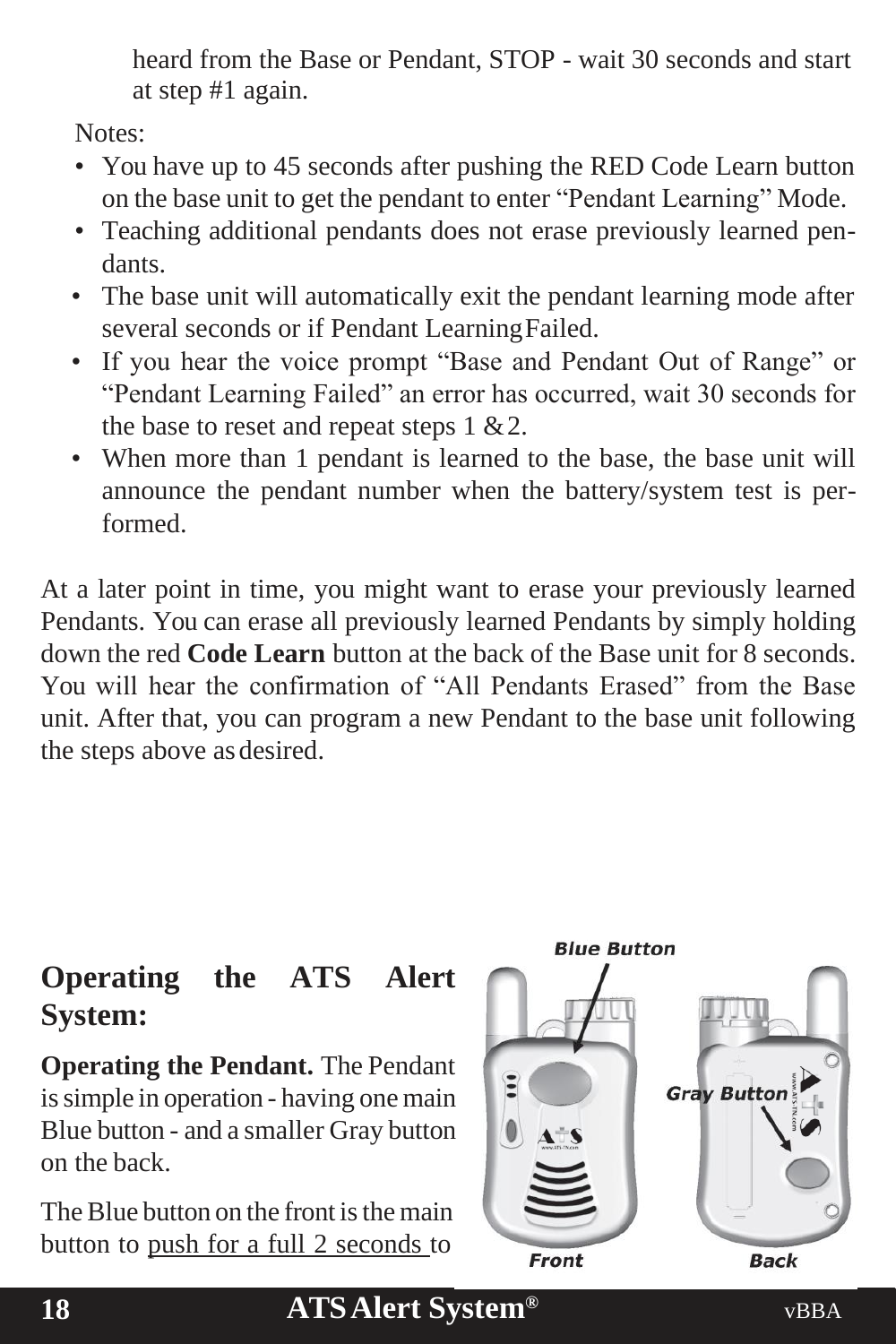initiate a call. Once this button is pushed the call proceeds forward to the 'Friends' list and or 911 depending on the slide switch setting on the back of the Base unit.



**Holding the Pendant**. At this point - you simply hold the Pendant as you would any normal telephone receiver - close to the head so that you can hear the other person being called - and they can hear you speaking.

**Hanging -Up.** If you choose to cancel the call once initiated - you can simply push the Gray button on the back for a second to cancel the call and you will hear "Hanging up". If at the end of the conversation, the other side can force a hang up by pushing "9", or the just hang up their end, and the system will hang-up automatically over the next 1 to 3 minutes, or you can push the gray button on the Pendant to end the call immediately. The unit will automatically reset and be ready forthe next call.

### <span id="page-18-0"></span>**Answering an Incoming Call with the Pendant:**

The ATS Alert System has the ability to answer incoming calls through the pendant or the Emergency Wall Communicator accessory Once the customer hears the phone ring (the pendant will NOT ring), they simply push the Blue Emergency button or Red "HELP" button on the Emergency Wall Communicator to answer the call. Example:

- 1. Incoming call to customer'shome
- 2. Listen for another phone to ring
- 3. Push the Blue Emergency button on pendant for 2 seconds to activate the pendant
- 4. ATSAlert System will answerthe incoming call talk using pendant
- 5. To end the call
	- a. User pushes the Gray test button on pendant to hang-up.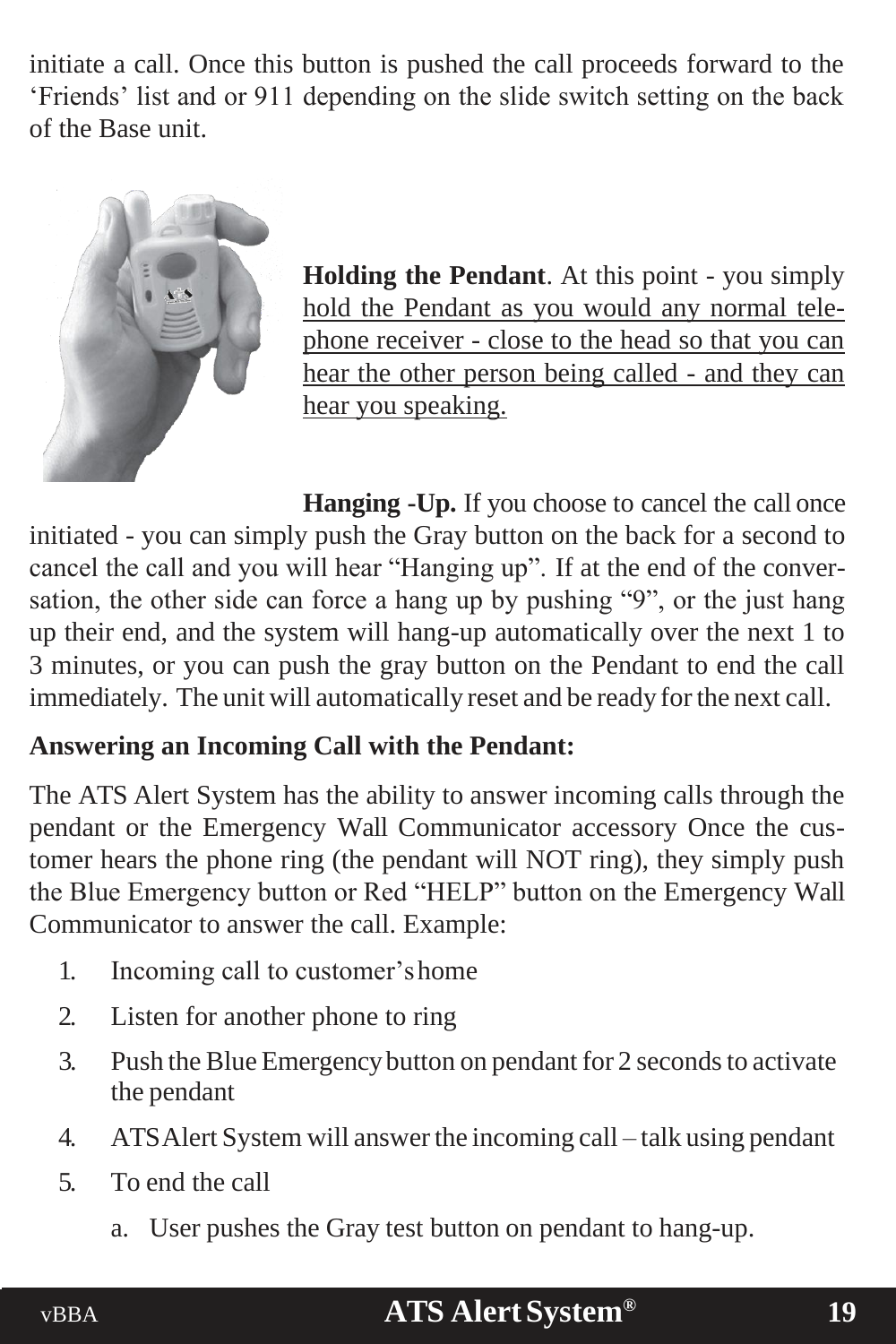- b. Or, the calling person pushes #9 to end call and reset unit
- <span id="page-19-0"></span>c. Or, the unit listens for 3 minutes of silence and then hangs-up and resets

### **Lanyard, Belt Clip or Wrist Strap.**

ATS Alert System comes with 3 accessories for wearing the pendant. You can wear the Pendant using the Lanyard. You can slide the Pendant in the Belt

Clip, or you can use the Wrist-strap as a means to wear the Pendant. Note that the Wrist-Strap can also be used as a way to attach the Pendant to a wheelch ai r . Choose the method that suits you best.

The drawing at the right shows the method of attaching the lanyard to the Pendant.



### <span id="page-19-1"></span>**Battery Check:**

on something in a fall.

The ATSAlert System has a built-in battery tester. When you press and release the Gray button at the back of the Pendant, a voice announcement will inform you of the battery condition. One of the following messages will be heard:

#### **"Battery is ok."**

Check the battery condition twice a month.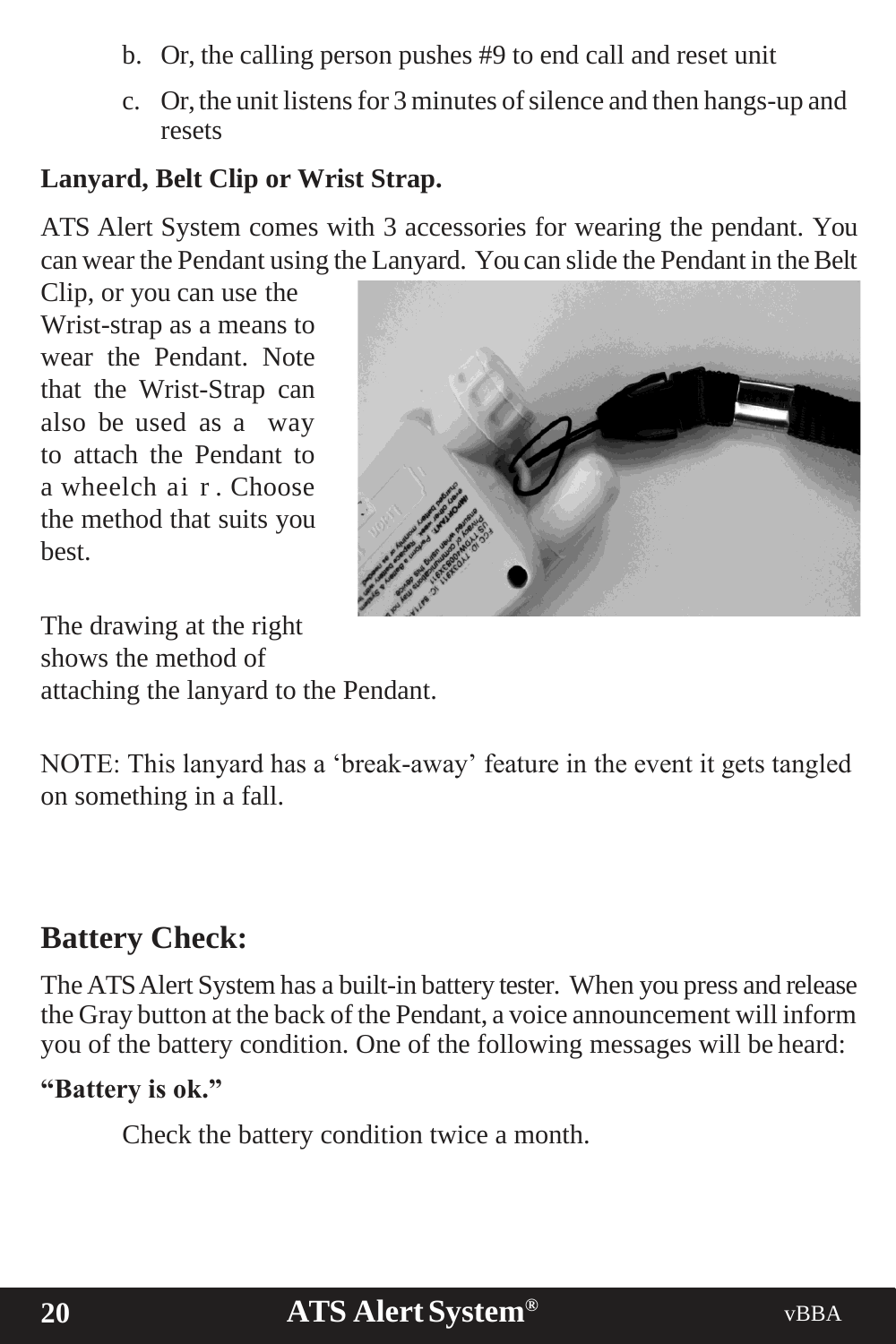### **"Battery is low."**

The battery should be replaced within the next week.

### **"Replace battery now."**

The battery should be replaced now.

To replace the battery - simply exchange the battery in the Pendant with the battery that has been charging in the Base unit.

Please note: If there is no response after pressing the button for one second or more, the battery is dead and must be replaced immediately.

## *The battery should be tested atleasttwice amonthalong with the System Checkoutlined on thispage.*

When it gets to the point after a few years that the pendant battery only lasts 4 weeks before needing to be charged - it is then time to replace both the Pendant batteries. Note: This is a very unusual battery not available at most outlets. Order replacement batteries from ATS as directed on page 35.

**NOTE:** The pendants are monitored by the base unit. The pendant reports to the base every 13 hours. If the battery condition is "Replace Battery Now", the base unit will call the first 'Friend' number and play the voice prompt [Pendant number X, Replace Battery Now]. The voice prompt is played 10 times, then hangs up and resets.

And, if the base unit misses 4 reports from the pendant in a row (52 hours), the base unit will call the first 'Friend' number and play the voice prompt [Pendant Number X, Not in communication]. The voice prompt is played 10 times, then hangs up and resets.

Pressing the 9 on the phone keypad on either of these messages will stop the announcement and cause the unit toreset.

If the first 'Friend'gets either of these announcements, please make arrangements as soon as possible to service or replace the pendant.

The unit will not call 911 to report a Replace Battery Now or Pendant Failed condition. A 'Friend' number must be programmed for this feature to work.

## <span id="page-20-0"></span>**System Check:**

The gray button on the back of the pendant case which is used to perform the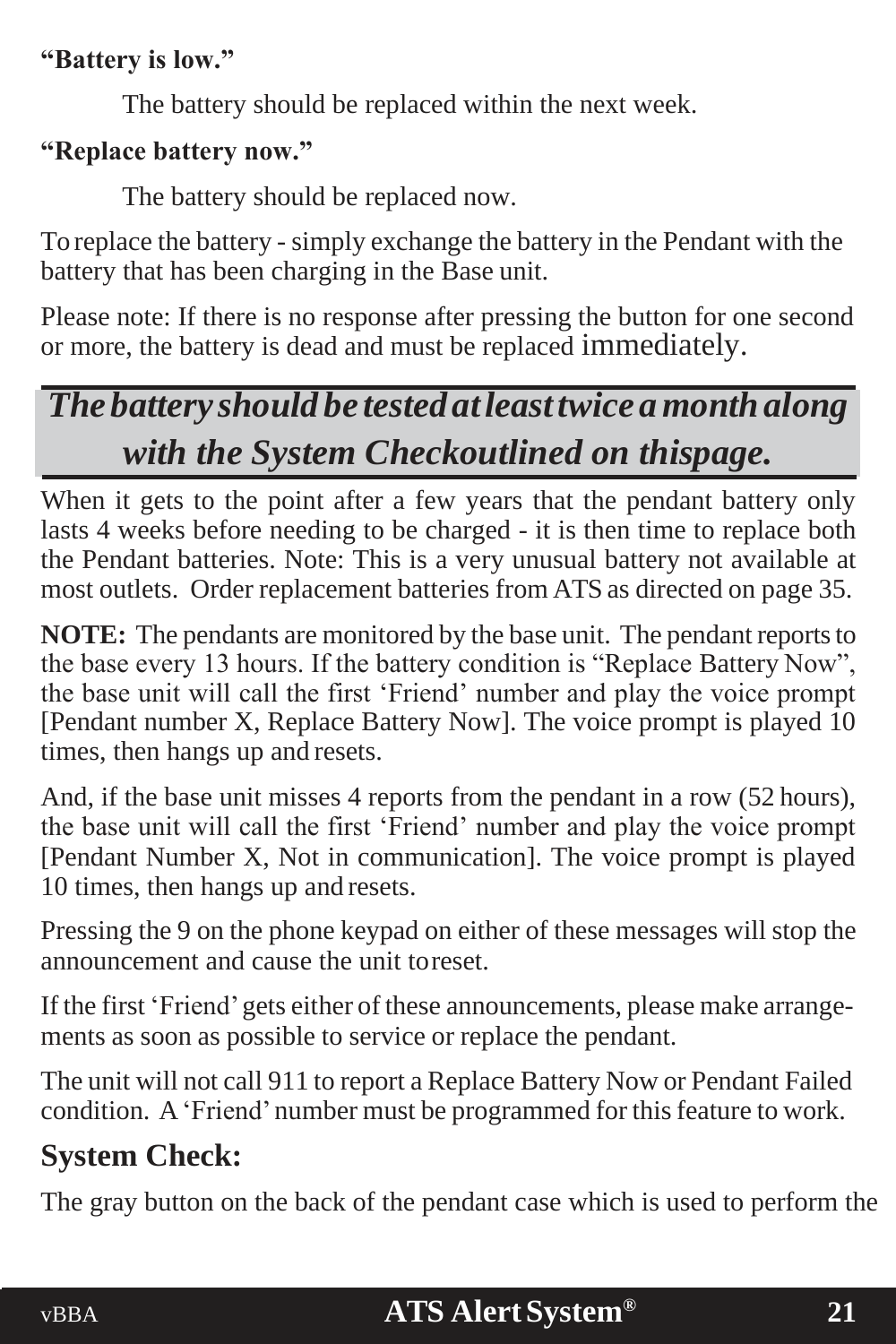BATTERY CHECK, will also perform a SYSTEM CHECK. Press and hold this button for more than four (4) seconds or until the pendant beeps twice. One of the following announcements will be made.

### **"All systems are ok."**

This confirms the following:

Battery status.

The Pendant is working.

The Base unit is working.

The Base unit is connected to a working phone line.

The Pendant is within range of the Base unit.

### **"System cannot detect dialtone."**

The Base unit is not connected to the phone line or cannot get a dial tone for some reason.

### **"Base and Pendant out of range."**

This confirms one or more of the following:

The Pendant has malfunctioned.

The Base has malfunctioned.

The Pendant and Base unit are not communicating with each other or are out or range.

If you receive a failure notification, please refer to the TROUBLESHOOT-ING guide on page 25 of this manual to determine the cause.

**Thistestingfeatureisveryuseful- allowingyouto confirmthatthe system has coverage from all parts of your home. Simply walk to the various parts of your home and push the Battery Check / System Check button until you hear the 2 beeps and then the dial tone. You can then release the button, and you will hear the voice prompt "All Systems are OK", "Pendant andBase out of Range", or"System CannotDetectDialTone".**

**NOTE: If yourtelephone serviceoffersvoicemailandthevoicemailsystem usesaStutterDialTonetonotifyyouof amessage,the systemtestmay fail – "cannotdetectdialtone" if a systemtestismadewithamessagewaiting. This is normal as the ATS Alert System is "listening" for a conventional dial tone. Check your messages so the dial tone returns to a solid tone and test again. In the event of an emergency, the ATS Alert System will dialthe emergency number regardless of a standard or stutterdialtone.**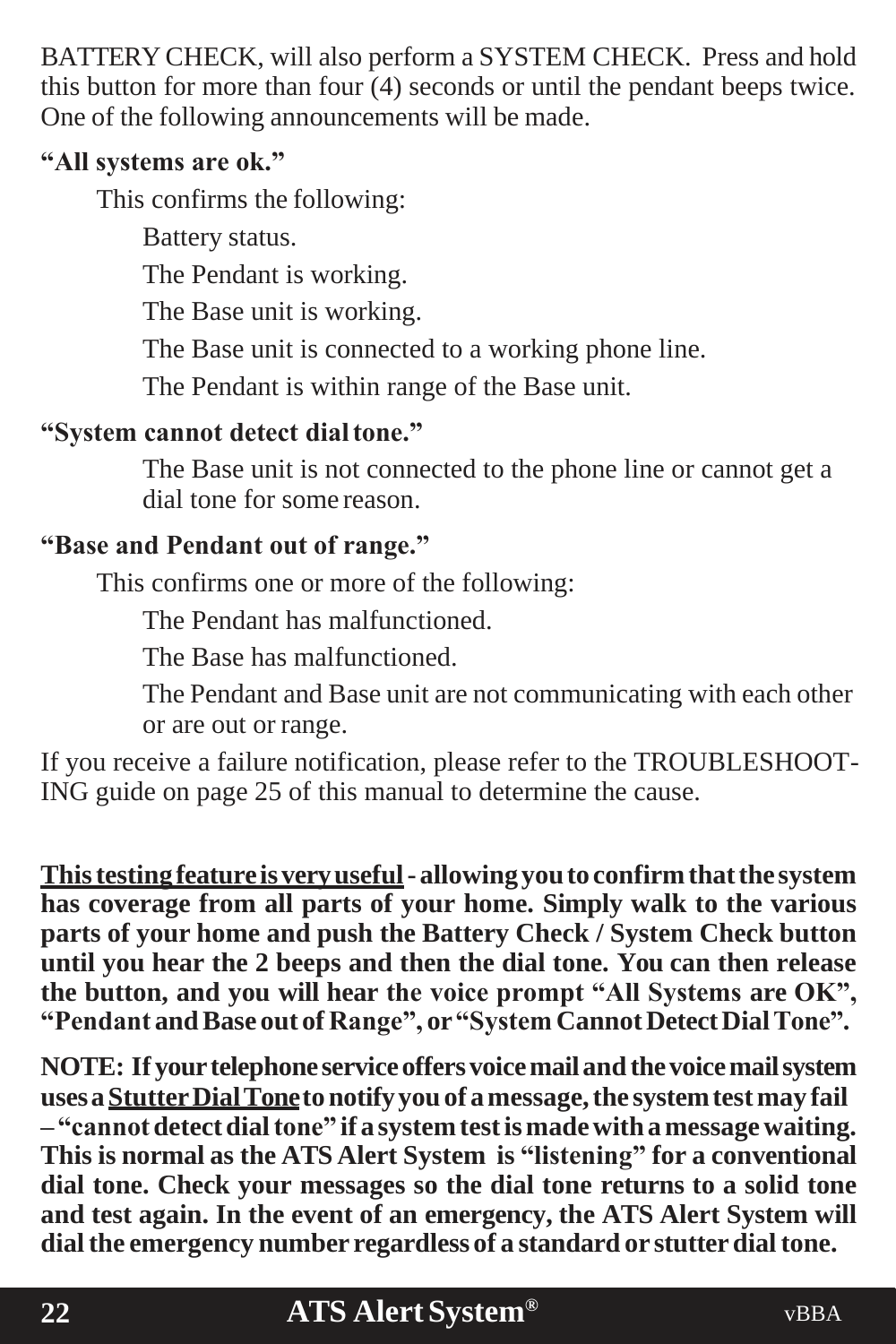**Caution - To ensure proper operation, this equipment must be installed according to these instructions. We highly recommend that you perform this System Check after set-up and installation and at leasttwice a month to confirm that your system is working properly and that the pendant and base unit are in good communication and that the base unit can get a dial tone. It is also recommended to perform thissystem check after a lightning storm that could damage the base unit which is plugged into the phone line.**

## **Emergency Dialing Using the Pendant:**

In the event of an emergency, press the blue panic button on the front of the Pendant. When this button is pressed for 2 seconds, the ATS Alert System will automatically start dialing from the list of numbers.

If set to the "911 only" mode, then the 911 emergency operator will be called. When the emergency response operator answers, speak in a normal voice and you will be heard.

If set to the "Friends only" mode - the system will dial the first telephone number in the list. If no one is available for that number, it will dial the second number, etc - until it gets to the end of the list. It will then repeat from the top of the list.

If set to the "Friends and 911" mode - the system will dial the first telephone number in the list. If no one is available for that number, it will dial the second number, etc - until it gets to the end of the list. After that, it will then dial the 911 emergencyoperator.

### <span id="page-22-0"></span>**Operating Range:**

The operating range of your ATS Alert System will depend on many factors including intervening walls, electrical interference, or various appliances such as vacuum cleaners, microwave ovens, mixers, coffee grinders, hair dryers and other sources of electrical noise around the house. The system should cover your typical home and a short distance into the front, side and back yards. Perform the System Check on page 21 to determine the boundaries of your system to know the limits of operation in your home and surroundings.

### <span id="page-22-1"></span>**Water Resistance:**

Please note that although the pendant is water resistant, it is not waterproof. Regular exposure to water, soaps, shampoos, and conditioners can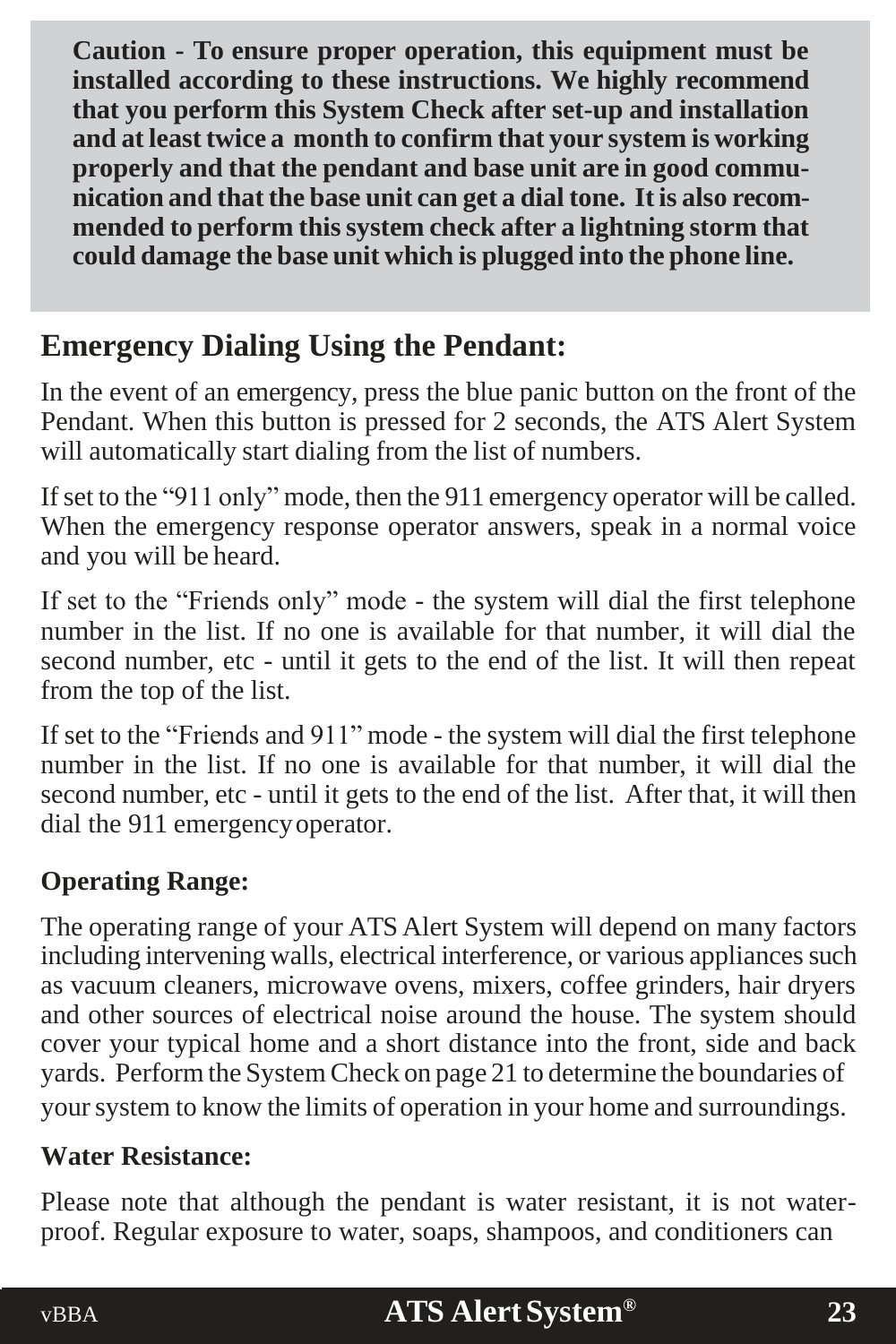damage the water seals over time as well as affect the performance of the speaker – reducing the volume. To prolong the life of your pendant, we recommend laying the pendant just outside of the shower or bathtub – but well within reach should an accident happen in the shower or bathtub area..

## <span id="page-23-0"></span>**Periodic Testing / Maintenance**

It is highly recommended that you perform a full System Check (see page 21) at least twice a month. This will confirm that the Pendant battery is in good condition and that the Base unit is able to get a dial tone.

**Replacing Batteries:** Replace the Base unit batteries every 2 years - or as needed. Be sure to purchase NiMH AA batteries with 2400 mAh or greater capacity. A set of batteries in good condition and fully charged will supply 24 hours of back-up in the event of a power outage. You can test this by unplugging the AC Adapter and hearing the voice prompts. When the unit is operating on the backup batteries, it will announce "Running On Battery Power" twice and the RED Power LED will continue to flash. If power is not restored within an 8 hour period, the unit will start to announce "Running On Battery Power" once every 30 minutes until power is restored or the back up batteries are depleted. (Note that lower capacity batteries can be used - but they will give less back-up time).

**Out of Service Storage or Transportation:** When storing the Base unit -or taking it on a trip - or sending it in for repair - it is recommended that you turn the Master ON/OFF switch to OFF so that the "Running on battery power" announcement for the next 24 hours does not drive the postmaster crazy. Remember to turn the Master ON / OFF switch to ON when it is put back in service.

**Caution - This equipment cannot call out when other equipment (telephone or a computer modem, etc.) are in use on the same phone line. Having said that however, you can be comforted thatin the eventsomeone is on the telephone elsewhere in the home when you push the ATS Alert System button for an emergency situation - even though you cannot call out - you will be connected to the person on the telephone line in your home. And thus can communicate withthem.**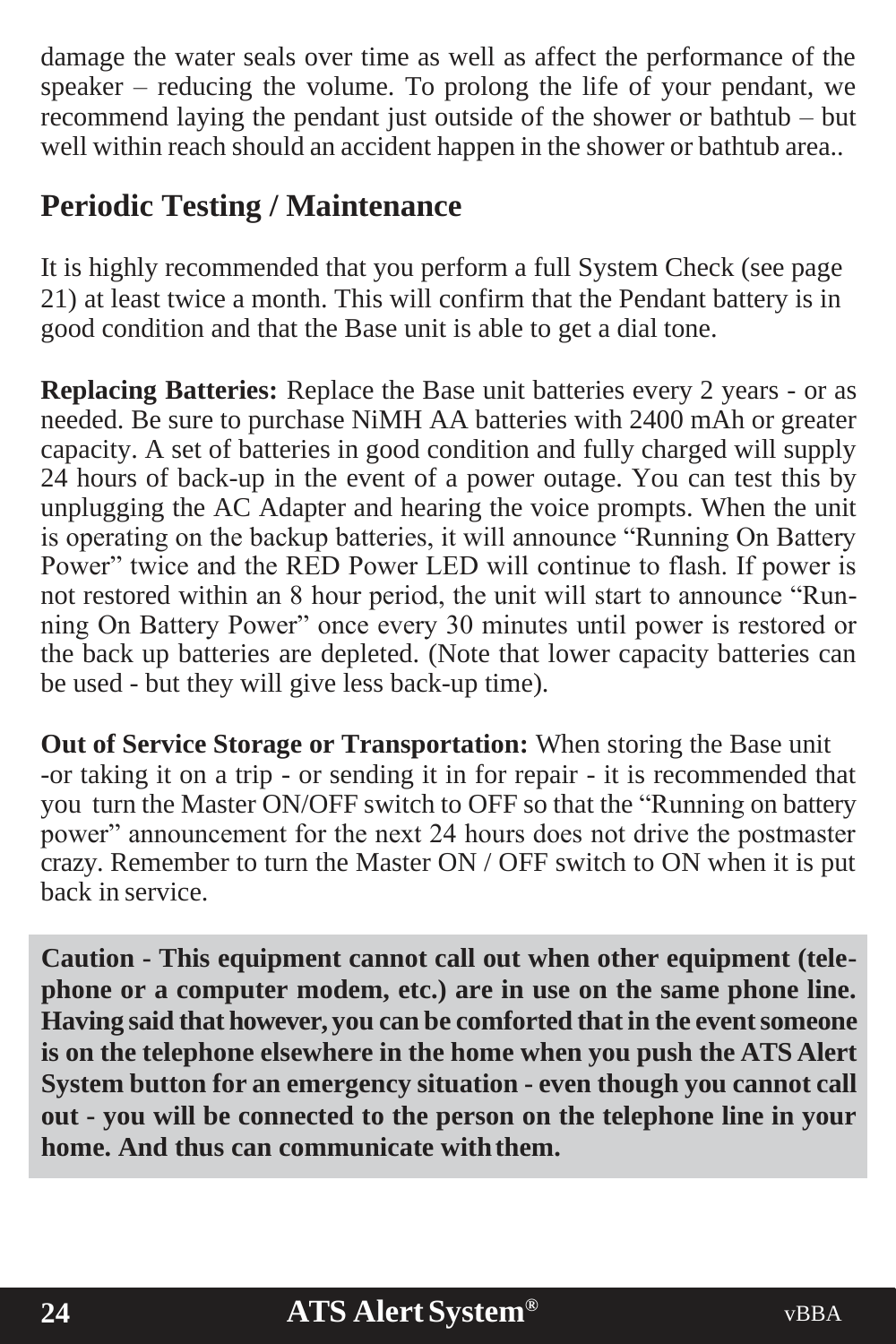## <span id="page-24-0"></span>**TROUBLESHOOTING GUIDE**

### **What if I can't get the ATS Alert System to work?**

**Step 1 – Push the gray RESET button** with a pen at the back of the base unit (next to the power cord). Check the system. If it is now working skip the remaining steps.

### **Step 2 – Check the PENDANT.**

What to do:

Press the Gray Battery Test / System Check button on the back of the Pendant.

What to expect:

A voice should announce the condition of the battery.

A light on the front of the Pendant will come on.

If nothing happens, the most likely cause is that the battery is dead or has been installed backwards.

If the Pendant says "Battery ok", go on to step 3.

### **Step 3 – Check the connections on the BASE UNIT**

What to do:

Make sure the AC Adapter is plugged into a live AC outlet and into the Base unit.

Make sure the Master ON / OFF switch is ON

What to expect:

The Red POWER light will be on if the Base unit is connected to power.

If the POWER light is on and the Base unit is connected to a working phone line, go on to step 3.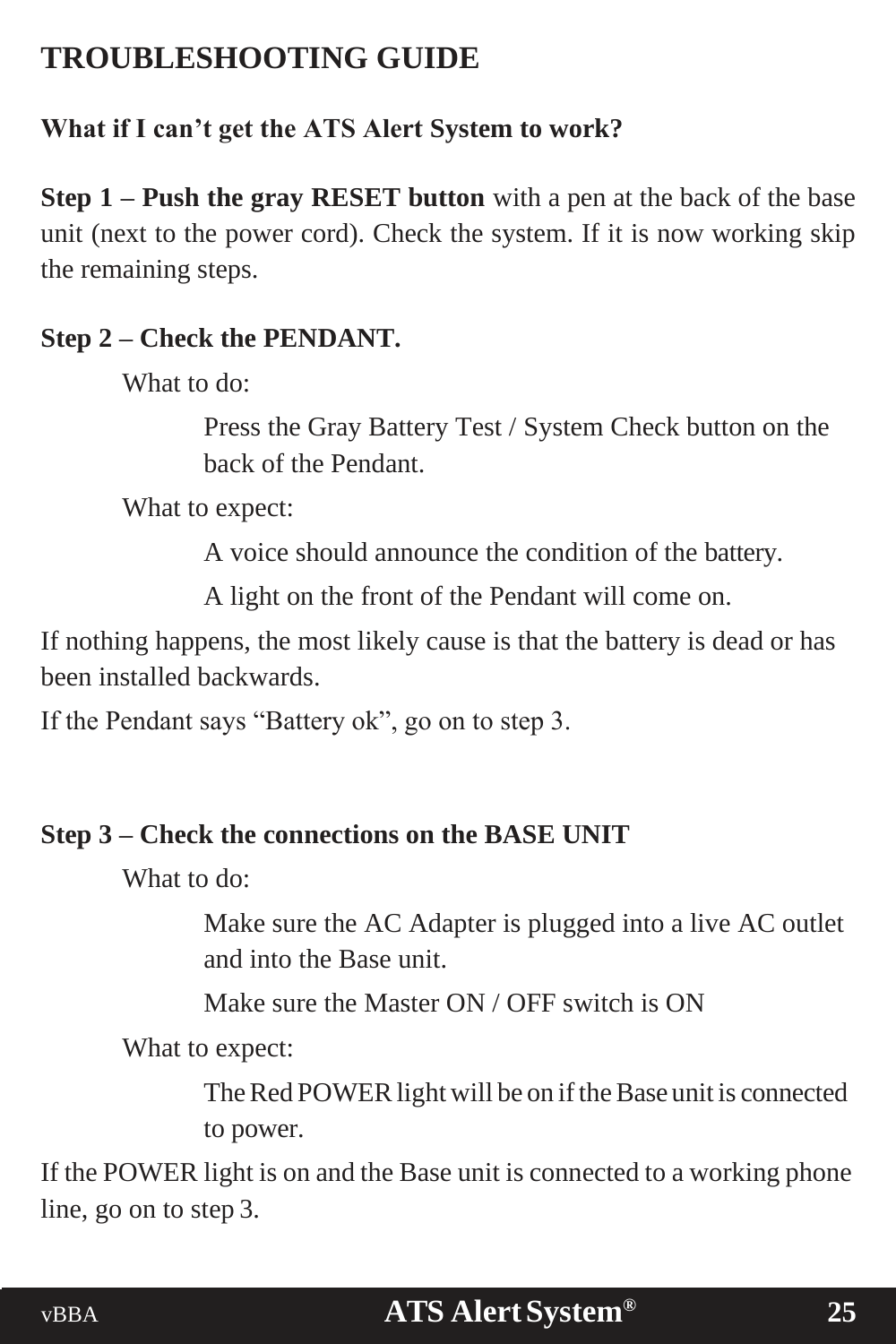### **Step 4 – Make sure the Pendant and the Base unit are communicating with each other.**

Background information: The Pendant and the Base unit are connected by a wireless radio link. They must be synchronized to work together. They should have already been synchronized at the factory but resetting this is simple.

What to do:

Follow the steps on page 17: Adding Additional Pendants to the System

Now perform the System Check test again (page 21) to make sure all is well.

**If yourATSAlert System isstill not working, call our TECH SUPPORTdepartment at (615) 562-0043 Monday-Friday 8a-6p central or e[mail Questions@AtsCares.com](mailto:Questions@AtsCares.com)**



## **ATS AlertSystem® 26** vBBA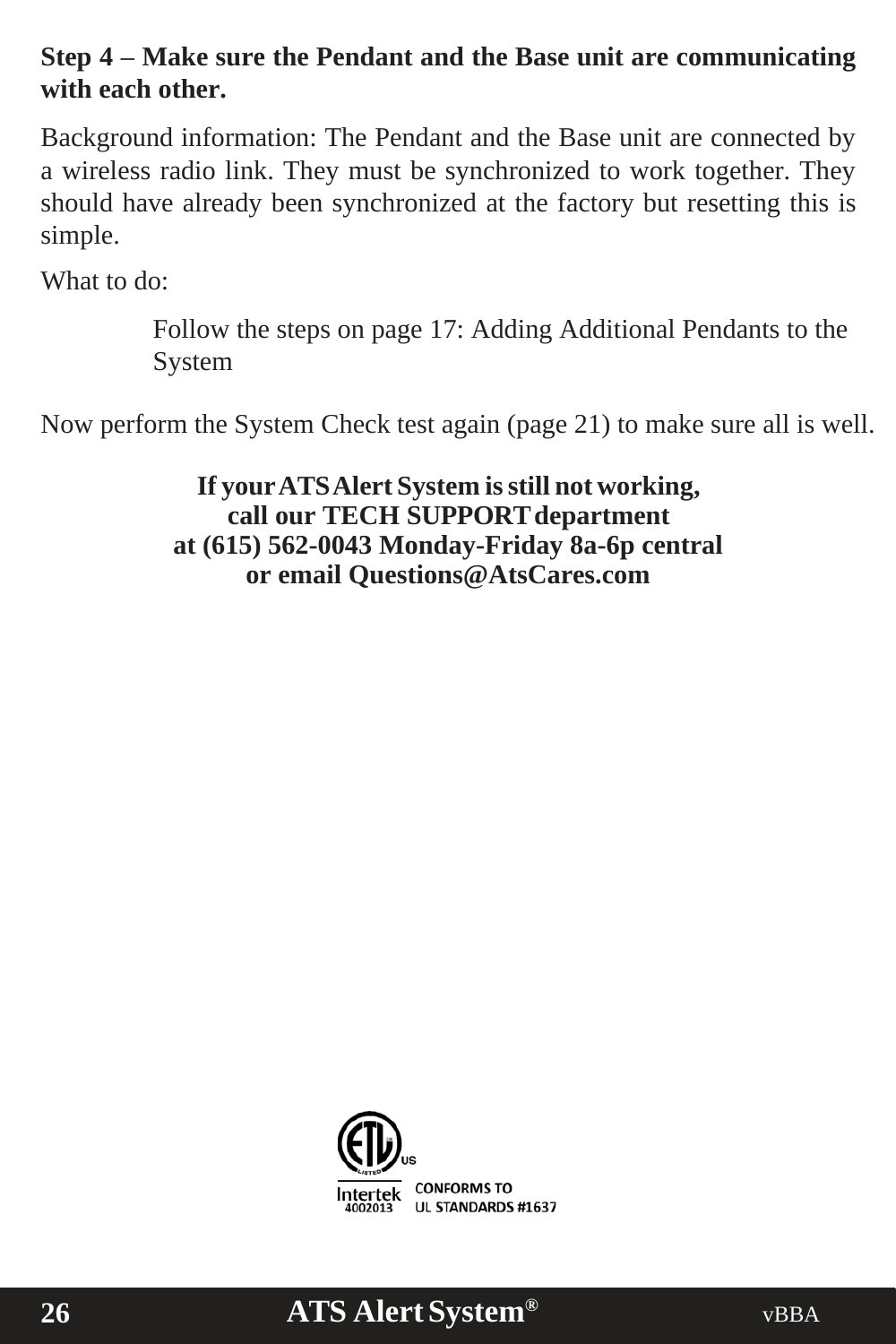#### **Information The FCC Wants You To Know:**

This device complies with Part 15 of the FCC Rules. Operation is subject to the following two conditions: (1) this device may not cause harmful interference, and (2) this device must accept any interference received, including interference that may cause undesired operation.

Privacy of communications may not be ensured when using this product.

NOTE: This equipment has been tested and found to comply with the limits for a Class  $\hat{B}$  device, pursuant to Part 15 of the FCC Rules. These limits are designed to provide reasonable protection against harmful interference in a residential installation. This equipment generates, uses and can radiate radio frequency energy and, if not used in accordance with the instructions, may cause harmful interference to radio communications. However, there is no guarantee that interference will not occur in a particular installation. If this equipment does cause harmful interference to radio or television reception, which can be determined by turning the equipment off and on, the user is encouraged to try to correct the interference by one or more of the following measures:

- Reorient or relocate the receivingantenna.

- Increase the separation between the equipment and receiver.

- Connect the equipment into an outlet on a circuit different from that to which the receiver isconnected.

- Consult the dealer or an experienced radio/TV technician for help.

This Class B digital apparatus complies with Canadian ICES-003.

This equipment also complies with Part 68 of the FCC rules and the requirements adopted by the ACTA:

#### REN: 0.0B

a) On the bottom of this equipment is a label that contains, among other information, a product identifier -. If requested, this number must be provided to the telephone company.

b) An applicable certification jacks Universal Service Order Codes (USOC)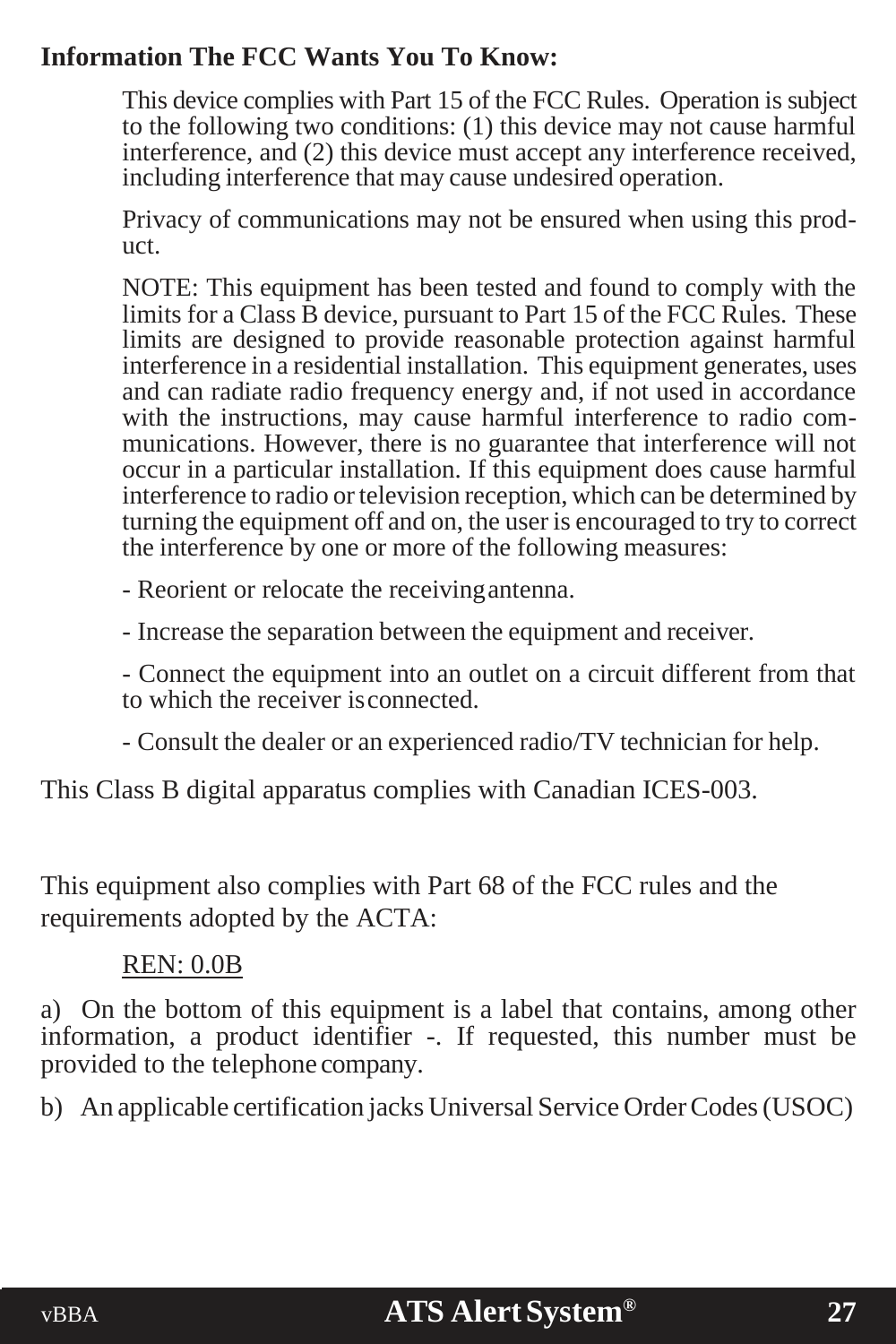for the equipment is provided (i.e. RJ11C) in the packaging with each piece of approved terminal equipment.

c) A plug and jack used to connect this equipment to the premises wiring and telephone network must comply with the applicable FCC Part 68 rules and requirements adopted by the ACTA. A compliant telephone cord and modular plug is provided with this product. It is designed to be connected to a compatible modular jack that is also compliant. See installation instructions for details.

d) The Ringer Equivalent Number (REN) is used to determine the number of devices that may be connected to a telephone line. Excessive RENs on a telephone line may result in the devices not ringing in response to an incoming call. In most but not all areas, the sum of the RENs should not exceed five (5.0). To be certain of the number of devices that may be connected to a line, as determined by the total RENs, contact the local telephone company. Since our product has no ringer - the REN equals 0.0.

e) If this equipment (model ATSTNTIIPRO) causes harm to a telephone network, the telephone company will notify you in advance that temporary discontinuance of service may be required. But if advance notice isn't practical, the telephone company will notify the customer as soon as possible.

f) The telephone company may make changes in its facilities, equipment, operations or procedures that could affect the operation of the equipment. If this happens the telephone company will provide advance notice in order for you to make necessary modifications to maintain uninterrupted service.

g) Should you experience trouble with this equipment, please contact ATS at (615) 562-0043 for repair or warranty information. If the equipment is causing harm to the telephone network, the telephone company may request that you disconnect the equipment until the problem is resolved.

h) Please follow instructions for repairing if any (e.g. battery replacement section); otherwise do not alternate or repair any parts of device except specified.

i) Connection to party line service is subject to state tariffs. Contact the state public utility commission, public service commission or corporation commission forinformation.

j) NOTICE: If your home has specially wired alarm equipment connected to the telephone line, ensure the installation of this model ATSTNTIIPRO does not disable your alarm equipment. If you have questions about what will disable alarm equipment, consult your telephone company or a qualified installer.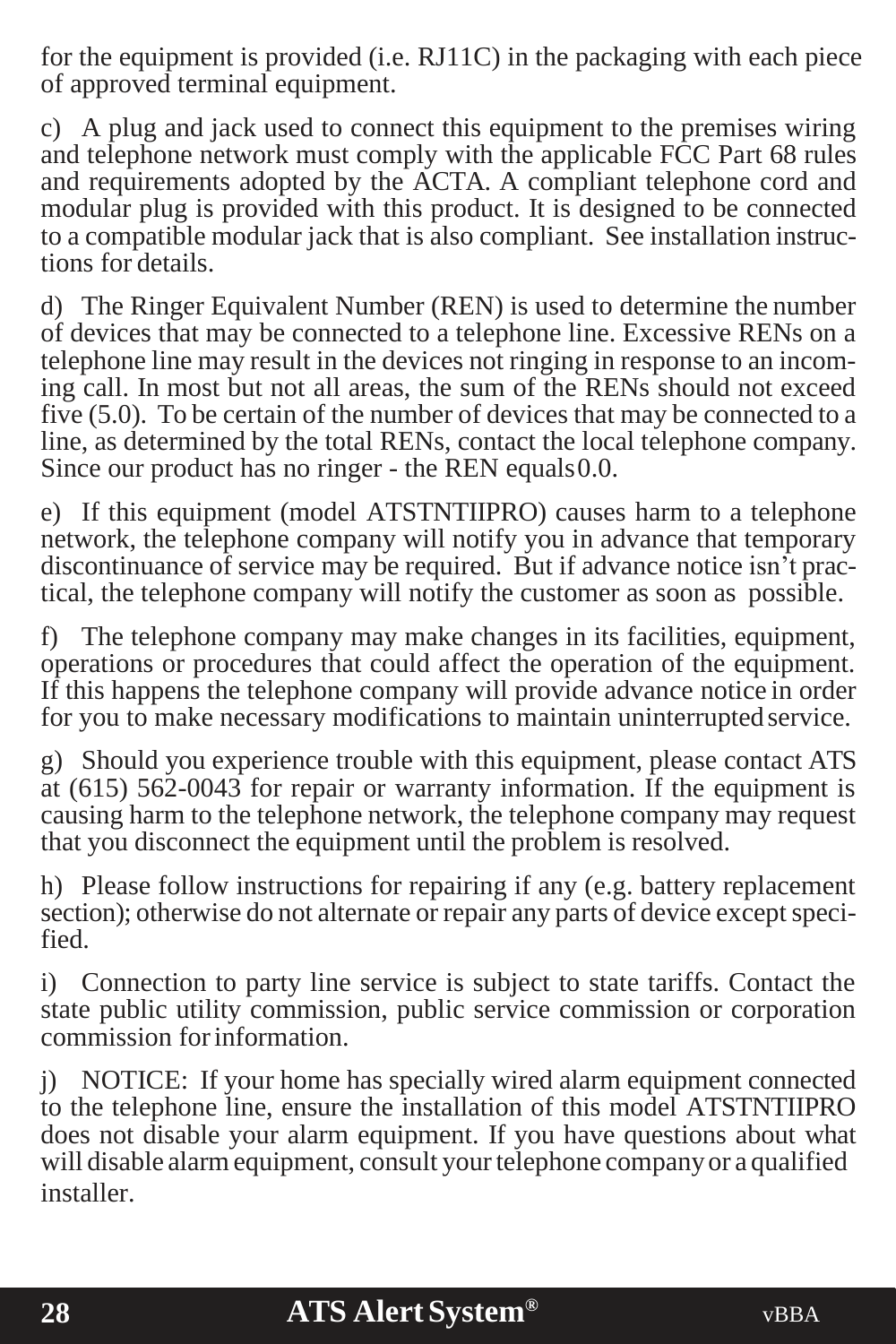## **General Warnings And Precautions!**

### **Warning!**

- ATS DOES NOT represent this unit to be waterproof. To reduce the risk of damage to the unit, DO NOT expose the pendant or base unit to prolonged water, rain or moisture. Do not submergeunderwater.
- ATS Alert System is intended for residential use only. It may not work properly if connected to some commercial phone systems.
- ATS Alert System works with tone dialing systems only. Do not use if you have pulse dialing only.
- This product and/or accessories may contain lead, a chemical known to the State of California to cause birth defects or other reproductive harm.

Note: ATS Alert System does not interfere with pacemakers.

## **Important Safety Instructions:**

#### **When using your ATS Alert System, please observe the following instructions in order to reduce the risk of personal injury, electrical shock, or fire.**

- 1. Savethese instructions for future reference.<br>2. Read all instructions carefully and make sure
- Read all instructions carefully and make sure you understand them.
- 3. Unplug this product from the electrical outlet before attempting to clean it. Do not use any liquids for cleaning either the Base unit or the Pendent. Use only a soft dampcloth.
- 4. Do not locate the Base unit near any source of water, such as in the bathroom, near a sink in the kitchen, or the like.
- 5. Do not open the unit, (except the battery compartments as directed in these instructions) on the Pendant for any reason. Any attempt to open the case of the Base unit or the Pendant will void the warranty and may damage the unit or prevent it from working properly.
- 6. Do not use any power source other than that supplied from ATS specifically for this product. Use of any other power source could damage your unit or make it unsafe.
- 7. Always dispose of batteries properly. Never thrown batteries into a fire. Consult your local ordinances for proper battery safety.
- 8. If your unit becomes damaged do not attempt to repair it. Please return it to ATS for service or replacement as stipulated on the next page under "ONE YEAR LIMITEDWARRANTY".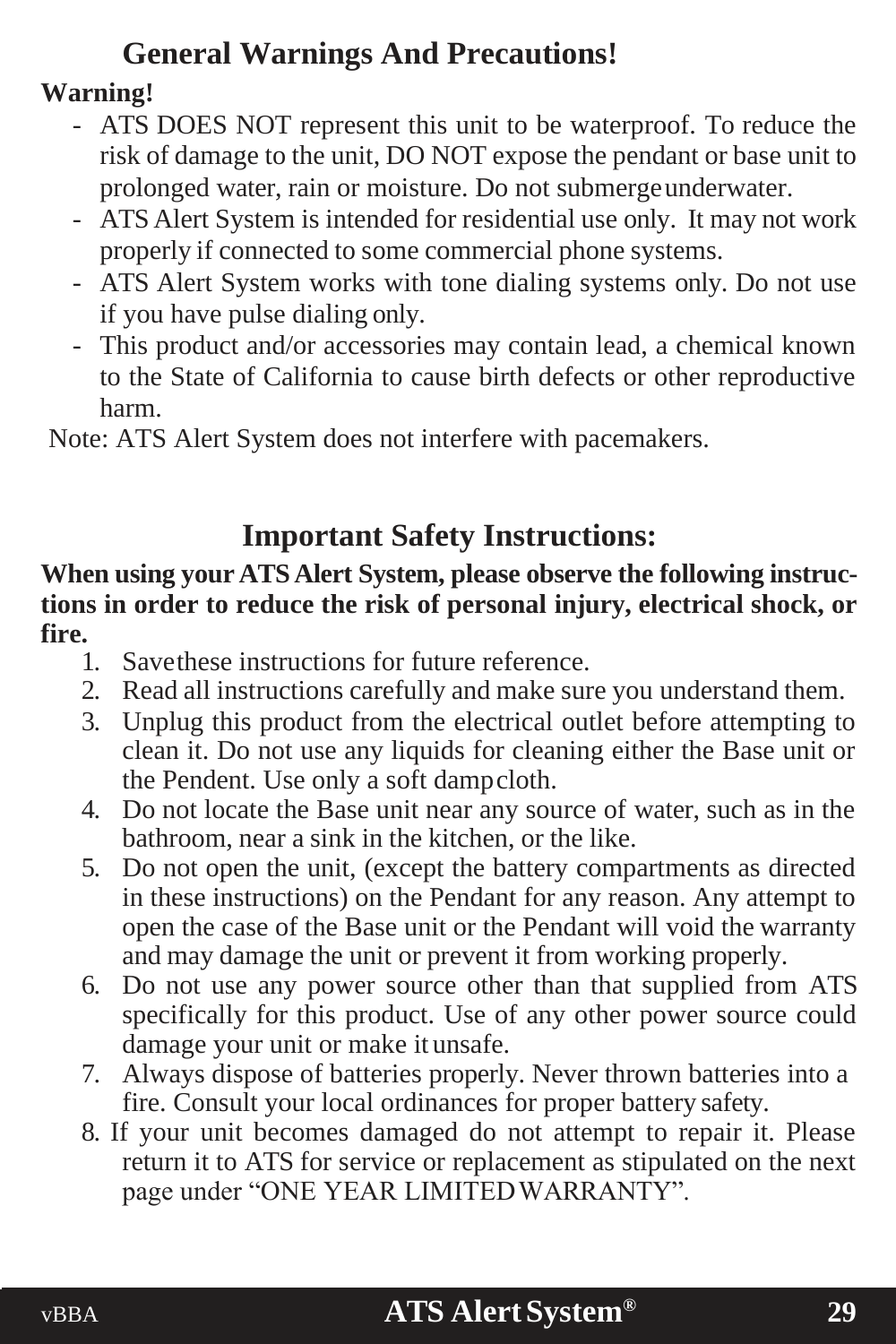## **ATS Disclaimers and Limited Warranty**

### **COMMUNICATION AND RESPONSE LIMITATIONS:** Purchaser

acknowledges that signals which are transmitted over telephone lines, or other modes of communication passthrough communication networks wholly beyond the control of ATS and are not maintained by ATS, and, therefore, ATS shall not be responsible for any equipment or communication failure which prevents transmission signals from reaching your contact list including emergency 911 operators or damages arising therefrom. **Purchaser acknowledges that ATS provides no response to its ATS Alert System equipment.** The equipment is designed to communicate with the contact list of your choice as well as emergency 911 operators and ATS is not and shall not be responsible for ambulance, police or other emergency response time or that any response will be provided by the anyone on your contact list including the emergency 911 responsecenter.

**ELECTRIC AND TELEPHONE SERVICE IS NECESSARY AND PURCHASER'S RESPONSIBILITY:** Purchaser acknowledges that the ATS Alert System equipment (including optional Battery Back-up accessory) plugs into a standard land line telephonejack and communicates over standard telephone lines using two-way voice communication. Youmust use a special adaptor (notsupplied) for the equipment to work with VOIP Internet transmission. VOIP Internet will not work when your electricity service is interrupted unless you have battery back-up for your computer. Purchaser acknowledges that the ATS Alert System equipment requires 110 Volt AC power and electrical outlets and receptacles, telephone hook-ups, RJ11 Block or equivalent, all ofwhichis Purchaser'sresponsibilityto obtain andmaintain. T**ESTING AND SERVICE OF ATS Alert System EQUIPMENT**: The ATSAlert System equipment, once installed, are in the exclusive possession and control of the Purchaser, and it is Purchaser's sole responsibility to test the operation of equipment and request warranty service if the equipment is under warranty.

**PURCHASER'S EXCLUSIVE REMEDY:** Purchaser's exclusive remedy for ATS's default hereunder is to require ATS to repair or replace, at ATS's option, any equipment or part of the personal emergency alert system which is non-operational during ATS's warranty period.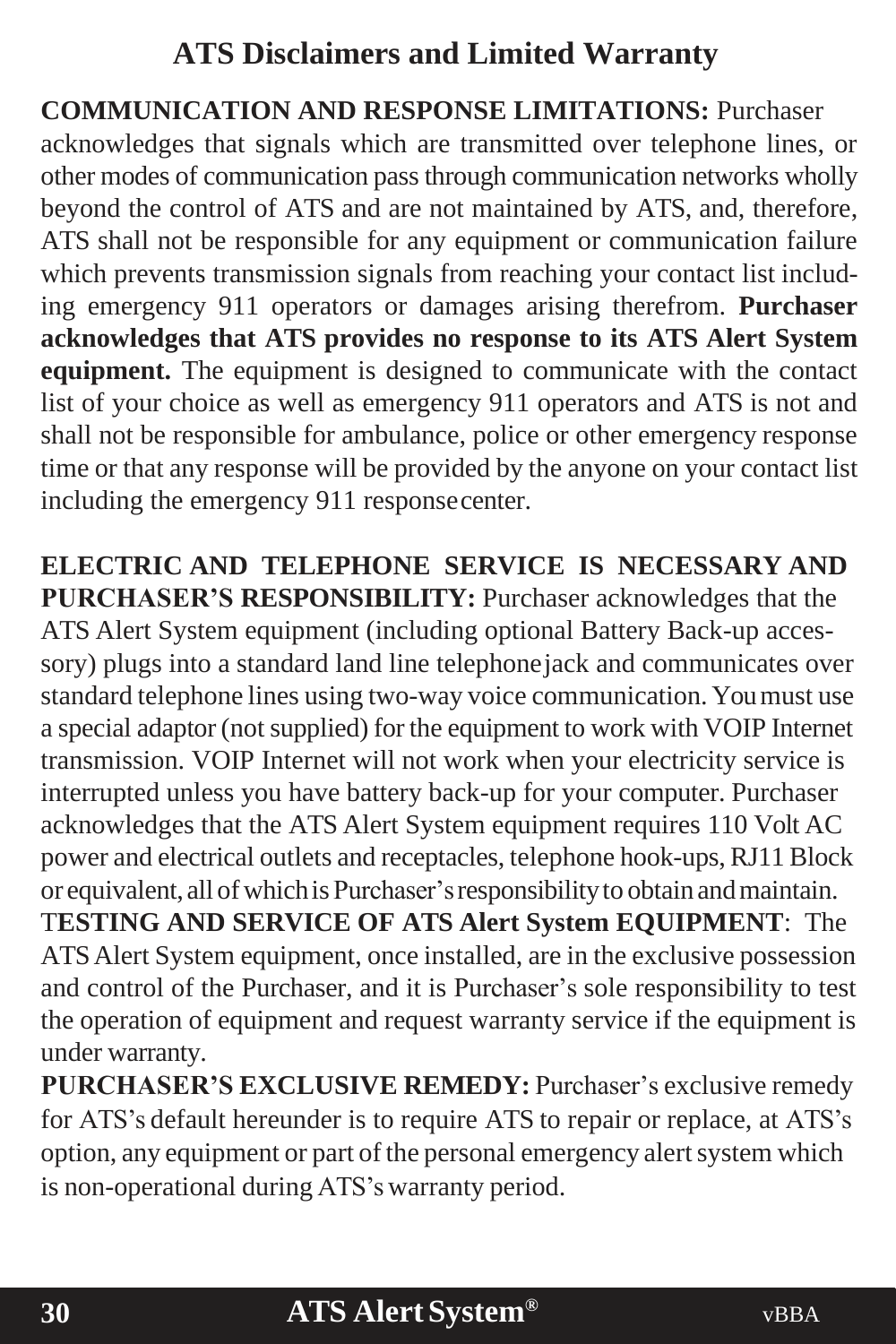**LIMITATION OF LIABILITY:** The ATS Alert System equipment is not designed or guaranteed to prevent any loss or injury. This Limited Warranty and Disclaimer of Liability constitutes the terms of sale and use of the ATS Alert System (and accessory) equipment, and if, notwithstanding these terms of sale and use of the product, there should arise any liability on the part of ATS as a result of any cause whatsoever, regardless of whether or not such loss, damage, or personal injury was caused by or contributed to by ATS's negligence to any degree or failure to perform any obligation or strict products liability, such liability will be limited to an amount paid by the Purchaser to ATS for the product, or to the sum of \$300.00, whichever is greater.

### **ONE YEAR LIMITED WARRANTY**

**Warranty**: ATS warrants to the original consumer/purchaser that this product shall be free of defects in material and workmanship under normal use and circumstances for a period of **one** (1) year from the date of original purchase for use.

**How to Get Warranty Service:** When the original consumer/purchaser returns the product pre-paid to ATS within the warranty period, and if the product is defective, ATS will at its option repair or replace such. Customer is responsible for all shipping costs to the repair center.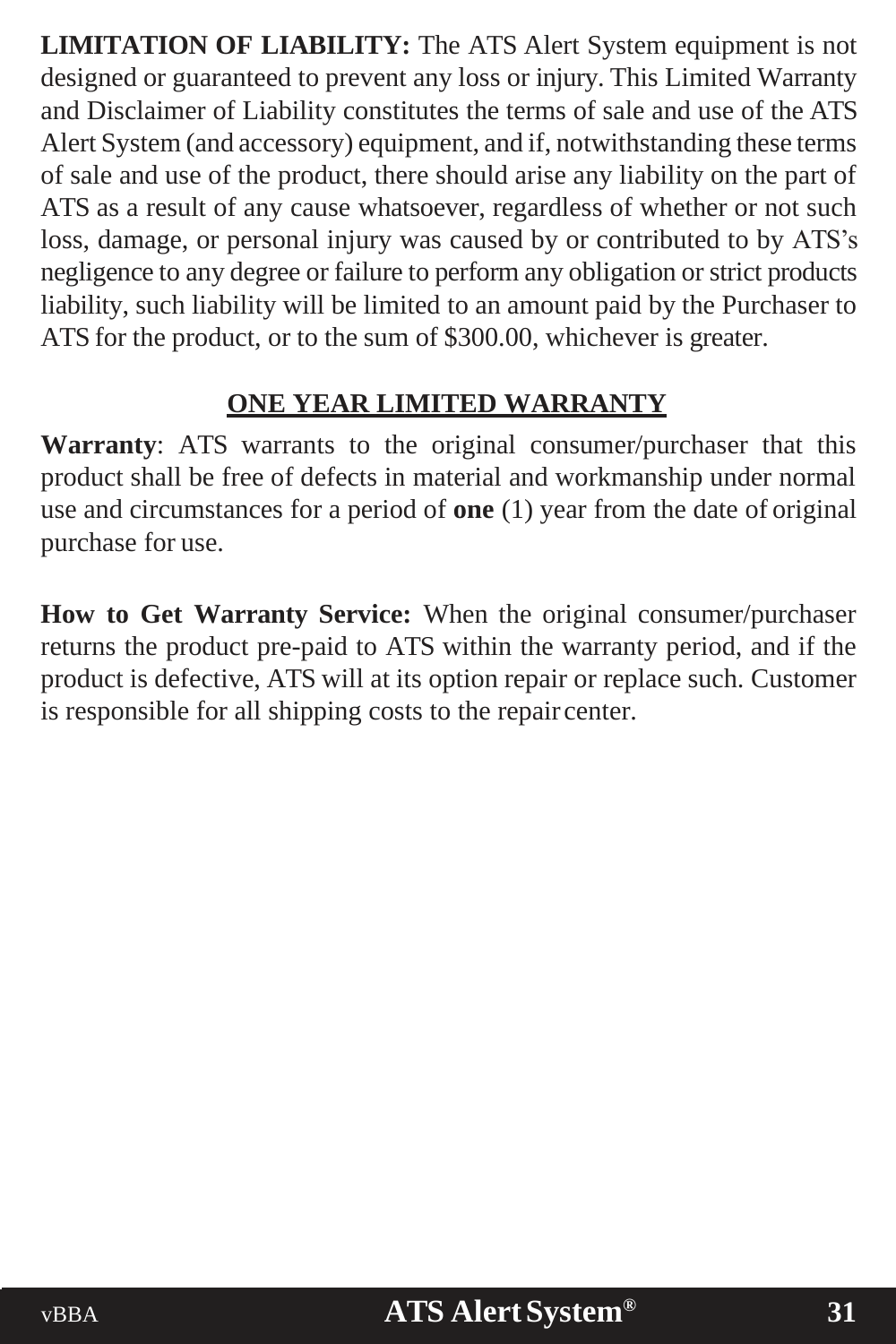**Warranty Limitations and Exclusions:** ATS does not represent nor warrant that the ATSAlert System will prevent any loss, damage or injury to person or property, or that the personal emergency alert system will in all cases provide the protection for which it is installed or intended. Purchaser acknowledges that ATS is not an insurer, and that Purchaser assumes all risk for loss or injury to Purchaser's property or person. ATS has made no representation or warranties, except those expressed herein and hereby disclaims any express warranty of merchantability or fitness for any particular use. ATS will not be responsible for the improper use of ATS Alert System, nor will it be responsible for failure resulting from the use of other equipment connected to the same phone line. We will not be responsible for the quality of the phone line or the reliability or quality of the phone service with which ATS Alert System is used. ATS will not be responsible for the installation of the ATS Alert System. It will not be responsible for the improper use or abuse of the base unit or pendant. All shipping charges, domestic or International are the responsibility of the customer. This warranty shall constitute the sole liability ofATS concerning the product.

ALL IMPLIED WARRANTIES INCLUDING, WITHOUT LIMITATION THE WARRANTIES OF MERCHANTABILITY AND FITNESS FOR A PARTICULAR PURPOSE ARE LIMITED IN DURATION TO THE TERM OF THIS EXPRESSED ONE YEAR LIMITED WARRANTY BY MANU-FACTURER. NO PERSON, FIRM, OR CORPORATION IS AUTHORIZED TO ASSUME FOR ATS. ANY OTHER LIABILITY IN CONNECTION WITH THE SALE AND USE OF THE PRODUCT. ATS AND AGENTS AND DISTRIBUTORS WILL BEAR NO LIABILITY WHATSOEVER FOR INCIDENTAL OR CONSEQUENTIAL DAMAGES OR CHARGES OF ANYKIND

This warranty is void if the product has been damaged or tampered with or if the product or any such parts have been opened. In all cases of damage during shipment, a claim must be filed with the shipping carrier and not with ATS.

State Law: This warranty gives you specific legal rights; you may also have other rights which vary from state to state. Some states to not allow the exclusion or limitation of incidental or consequential damages, or a limitation on the duration of implied warranties, so the above disclaimers may not apply to you.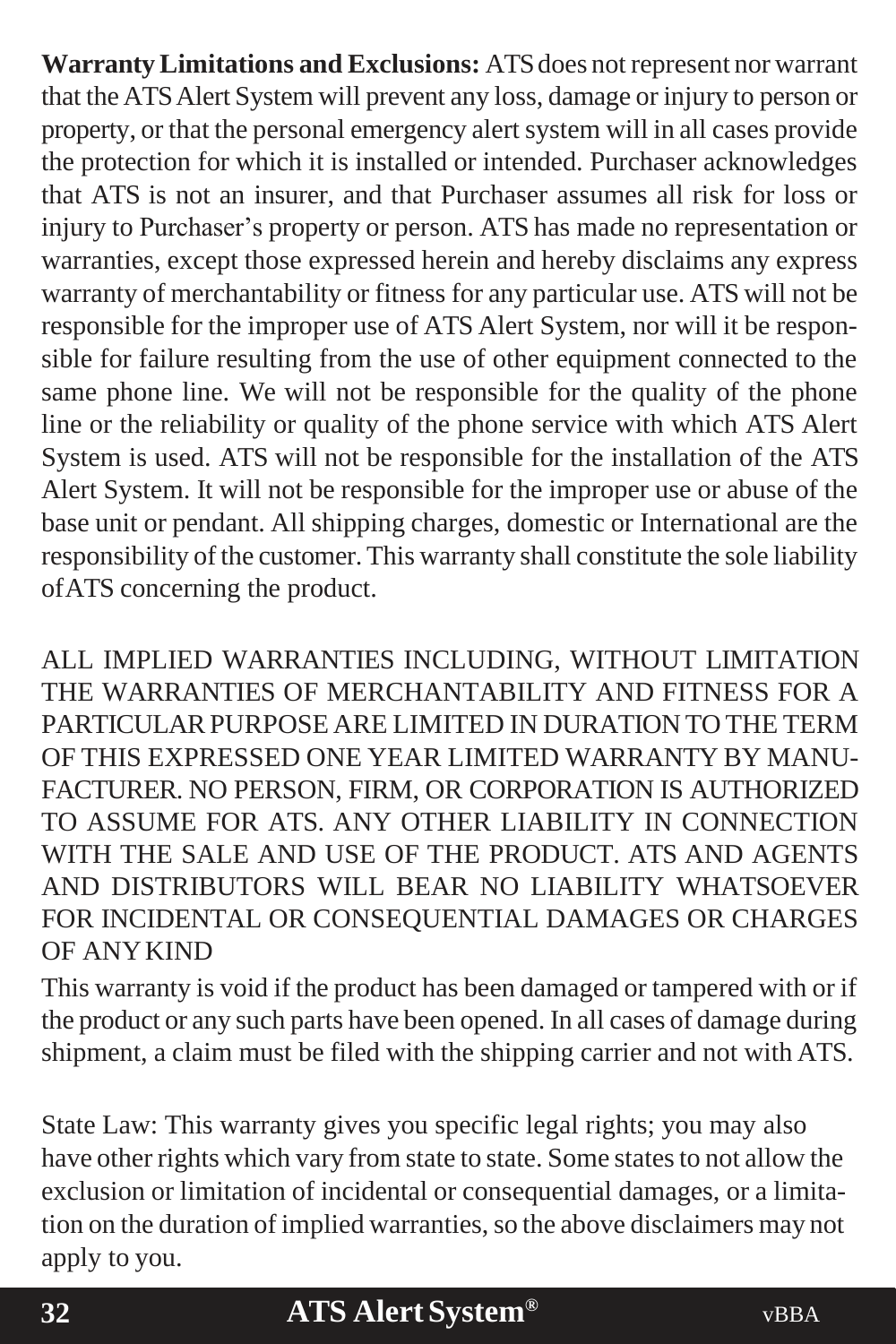### **OUT OF WARRANTY REPAIRS**

If the warranty period has expired or if you are not the original owner of the product, ATSwill at its option either (1) replace this product with a functionally similar (but not necessarily identical) refurbished product or (2) repair the original product and return it to the original consumer/purchaser after payment of shipping/repair/replacement charges has been received.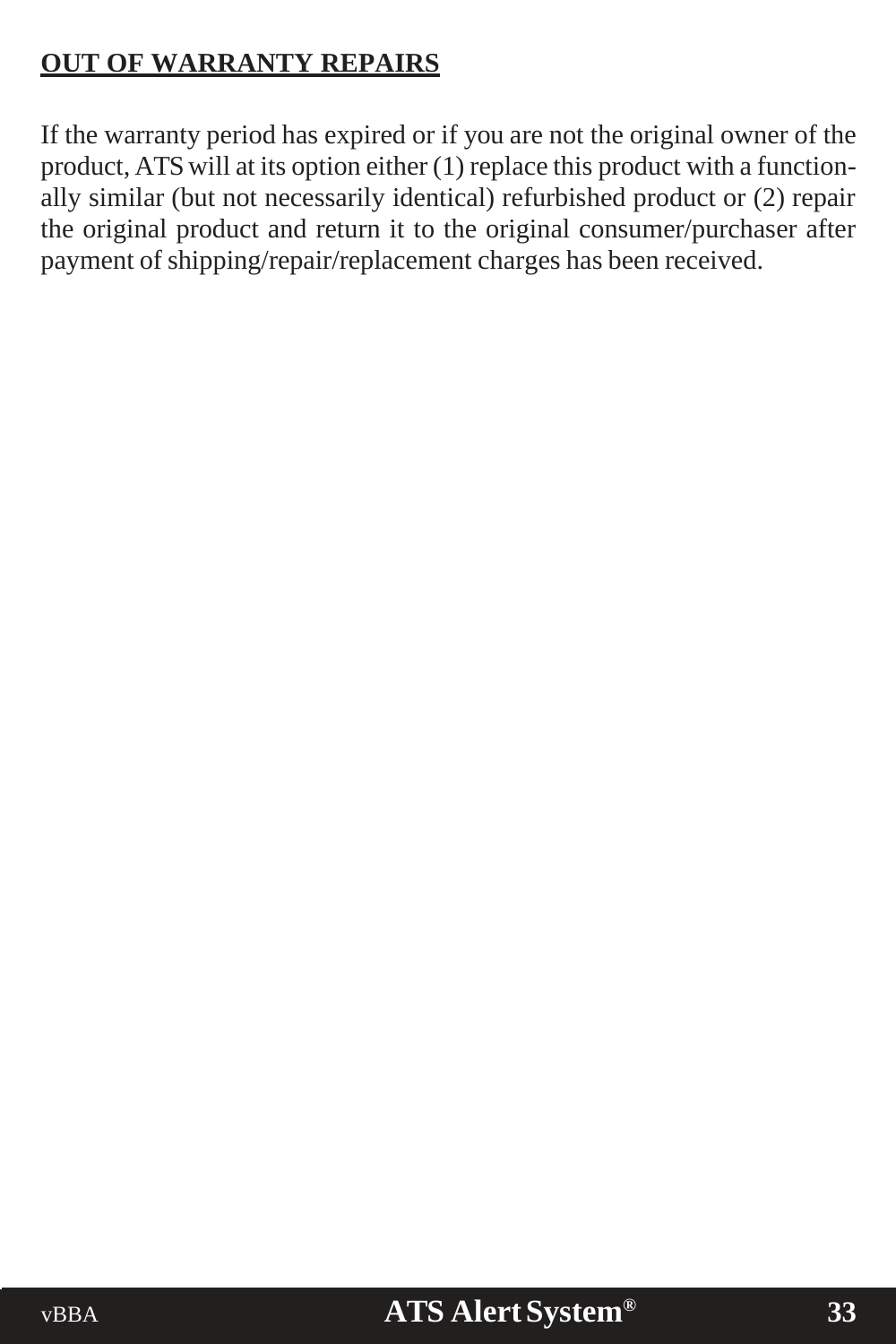### **Replacement Parts / Optional Accessories:**



**Rechargeable Li-IonSpecial Pendant Batteries 2 Pieces Part #tntpendbatt2 \$29.99**



**Rechargeable AA BaseBackupBatteries 4 Pieces Part #atstntbasebat4 \$29.99**



**Extra Pendants Part #ATSTNTXP \$119.99**



**Emergency Wall Communicator Part #ATSTNTEWC \$119.99 This wall button can permanently mount to the bedroom or bathroom wall - and provide the same 2-way voice communication just like the Pendant in an emergency.**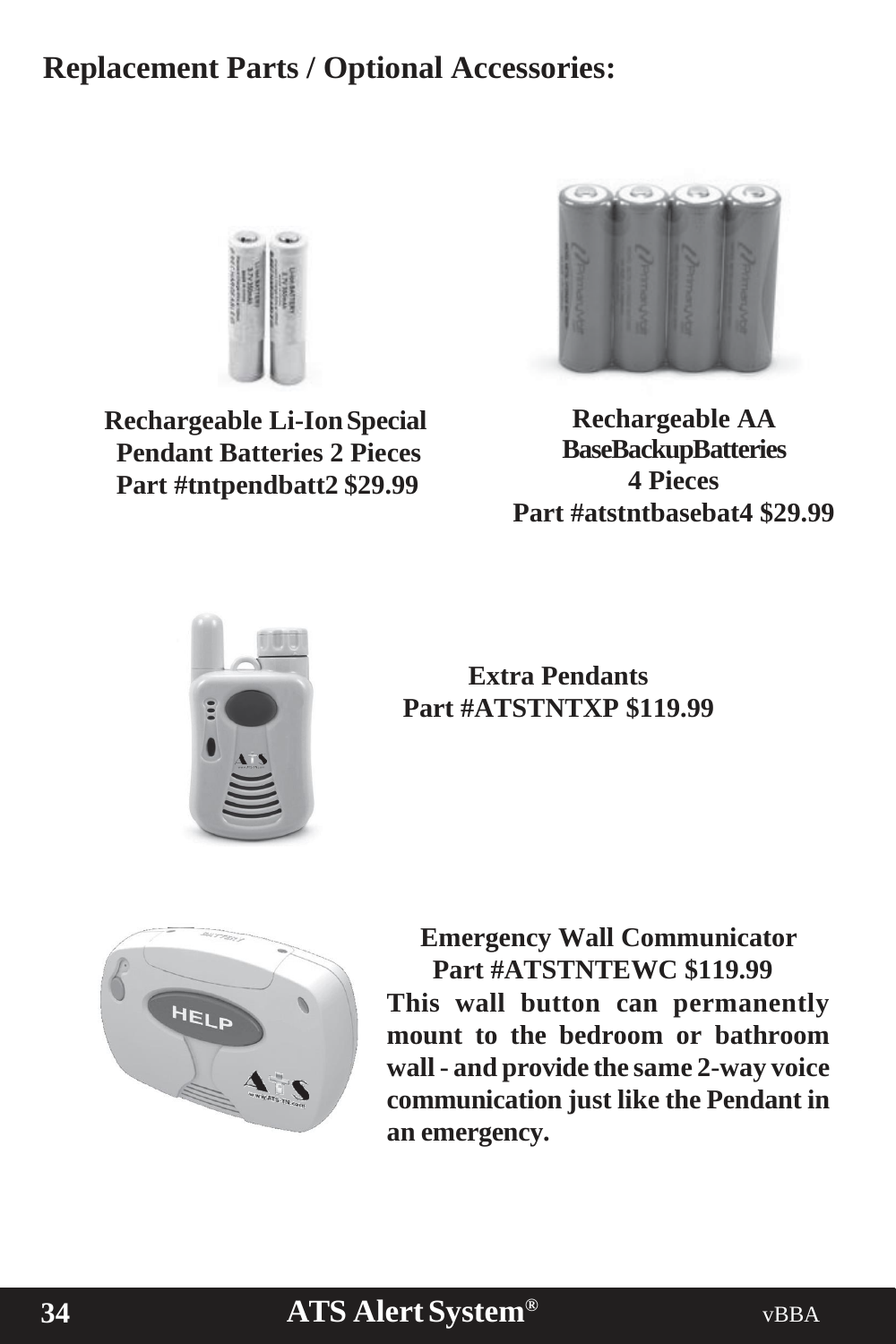## <span id="page-34-0"></span>**Product Specifications:**

| <b>RF</b> Technology:                                          | 1.9 Ghz DECT System                                                   |  |
|----------------------------------------------------------------|-----------------------------------------------------------------------|--|
| <b>Operating Range</b>                                         | Covers your typical American house                                    |  |
|                                                                | and into the front, back, and side yards.                             |  |
| <b>Power Adapter Ratings</b>                                   | Input: 110 VAC                                                        |  |
|                                                                | Output: 7.5 volts DC - 600 mA                                         |  |
| Base Unit Power Consumption 120 mA in standby mode             |                                                                       |  |
|                                                                | 200 mA when dialing                                                   |  |
| <b>Back-up Battery Supply</b>                                  | AA NiMH 2400 mAh batteries                                            |  |
|                                                                | (4 pieces). Should be replaced every 2 years.                         |  |
|                                                                | (Note that lower or larger capacity batteries                         |  |
|                                                                | can be used - they will just give less or more                        |  |
|                                                                | back-up supply time).                                                 |  |
| <b>Back-up Operation Duration</b>                              | 24 hours with freshly charged batteries                               |  |
| Dialing Style                                                  | Touch-Tone only                                                       |  |
| Telephone Number Length                                        | 32 digits maximum                                                     |  |
| <b>Telephone Numbers</b>                                       | Can learn up to 4 numbers plus the 911                                |  |
|                                                                | emergency number already programmed.                                  |  |
| PendantBatteryLife on FullCharge More than 4 months in standby |                                                                       |  |
|                                                                | More than 1 hour of talk time.                                        |  |
| <b>Pendant Batteries</b>                                       | 3.7 volt 350 mAh Li-Ion (2 pieces)                                    |  |
|                                                                | Battery size 10440.                                                   |  |
|                                                                | Should be replaced every 2 years                                      |  |
|                                                                | Purchase replacements from ATS                                        |  |
| Standard IPX5 (shower only).                                   | Pendant water-resistance Water Spray                                  |  |
|                                                                | Number of Pendants/Base Unit                                          |  |
|                                                                | Up to a total of 4 Pendants or Emergency Wall                         |  |
|                                                                | Communicators can be programmed to one                                |  |
|                                                                | Base unit.                                                            |  |
| <b>Operating Temperature</b>                                   | 32 $^{\circ}$ to 120 $^{\circ}$ F. (0 $^{\circ}$ to 49 $^{\circ}$ C). |  |
| <b>vBBA</b>                                                    | <b>ATS Alert System®</b><br>35                                        |  |